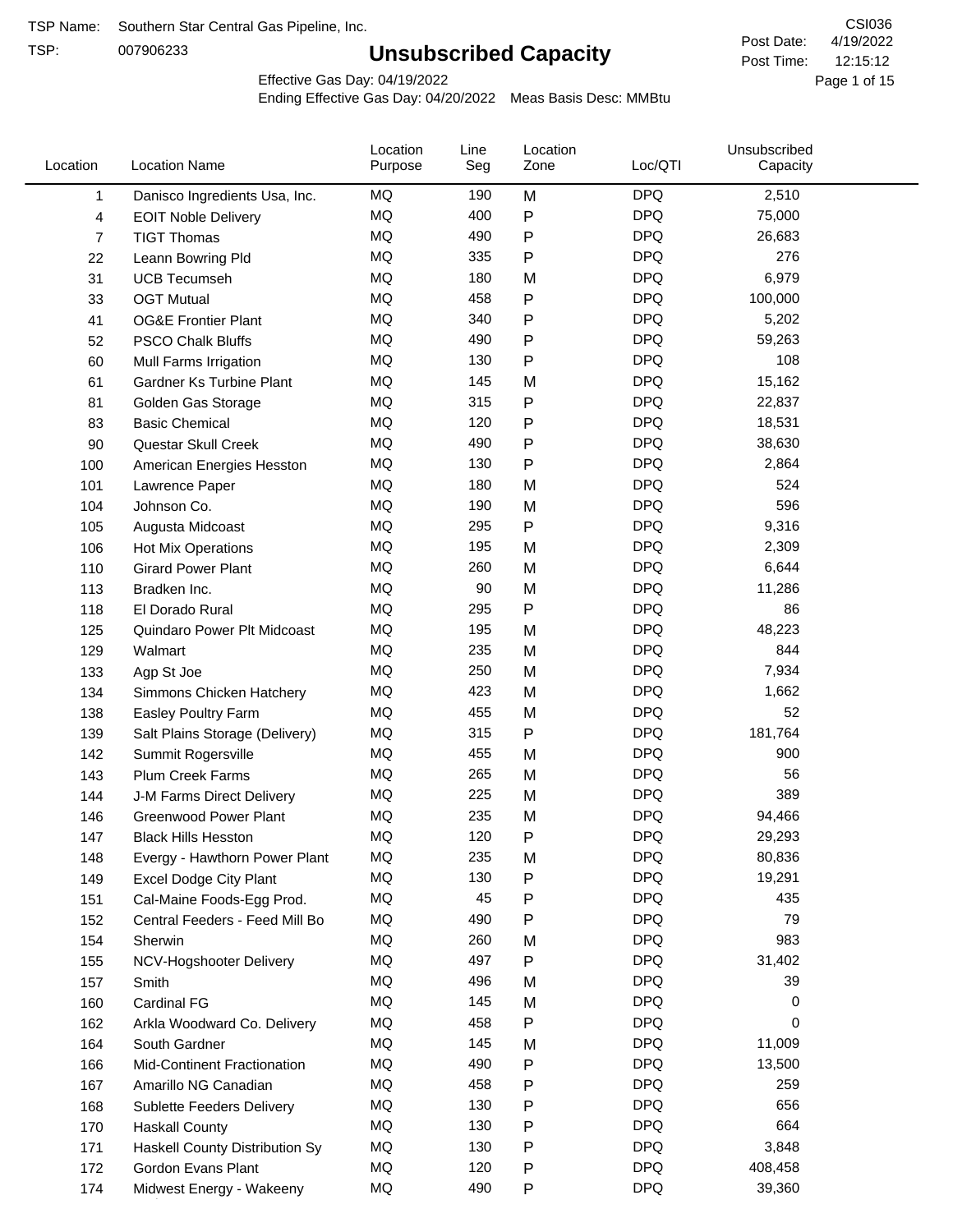TSP:

# **Unsubscribed Capacity**

4/19/2022 Page 2 of 15 12:15:12 CSI036 Post Date: Post Time:

Effective Gas Day: 04/19/2022

| Location | <b>Location Name</b>                  | Location<br>Purpose | Line<br>Seg | Location<br>Zone | Loc/QTI    | Unsubscribed<br>Capacity |  |
|----------|---------------------------------------|---------------------|-------------|------------------|------------|--------------------------|--|
| 175      | <b>Industrial Park</b>                | MQ                  | 455         | M                | <b>DPQ</b> | 18,613                   |  |
| 176      | Uc Flint Oaks Hunt Club               | <b>MQ</b>           | 498         | M                | <b>DPQ</b> | 3                        |  |
| 178      | ONG-Enid                              | MQ                  | 405         | P                | <b>DPQ</b> | 6,050                    |  |
| 179      | <b>ONG-SW Oklahoma City</b>           | MQ                  | 340         | P                | <b>DPQ</b> | 33,833                   |  |
| 180      | <b>Superior Carney</b>                | MQ                  | 390         | P                | <b>DPQ</b> | 12,290                   |  |
| 181      | DCP NW Booster                        | MQ                  | 390         | P                | <b>DPQ</b> | 3,761                    |  |
| 183      | DCP West Edmond                       | MQ                  | 400         | P                | <b>DPQ</b> | 2,865                    |  |
| 184      | <b>Constellation NewEnergy -</b>      | MQ                  | 493         | M                | <b>DPQ</b> | 1,847                    |  |
| 185      | <b>Constellation NewEnergy -</b>      | MQ                  | 333         | ${\sf P}$        | <b>DPQ</b> | 3,502                    |  |
| 186      | Dennis Langley                        | MQ                  | 190         | M                | <b>DPQ</b> | 239                      |  |
| 189      | Dogwood Energy Power Plant            | <b>MQ</b>           | 235         | M                | <b>DPQ</b> | 118,246                  |  |
| 193      | <b>KGS Cessna Delivery</b>            | <b>MQ</b>           | 120         | P                | <b>DPQ</b> | 5,410                    |  |
| 195      | <b>Black Hills Lyons</b>              | MQ                  | 45          | P                | <b>DPQ</b> | 4,300                    |  |
| 197      | High Plains Ranch, LLC                | <b>MQ</b>           | 130         | P                | <b>DPQ</b> | 1,180                    |  |
| 198      | West Drumright                        | <b>MQ</b>           | 390         | P                | <b>DPQ</b> | 3,216                    |  |
| 202      | Evergy - West Gardner                 | MQ                  | 145         | M                | <b>DPQ</b> | 96,401                   |  |
| 203      | <b>Black Hills- Southern Terminal</b> | MQ                  | 333         | ${\sf P}$        | <b>DPQ</b> | 65                       |  |
| 204      | Welch                                 | <b>MQ</b>           | 225         | M                | <b>DPQ</b> | 290                      |  |
| 206      | Arma-Girard-Pittsburg                 | <b>MQ</b>           | 260         | M                | <b>DPQ</b> | 29,402                   |  |
| 207      | Cher-Scam-W. Min-Carona-              | MQ                  | 260         | M                | <b>DPQ</b> | 546                      |  |
| 208      | <b>KGST Alden Interconnect</b>        | MQ                  | 490         | P                | <b>DPQ</b> | 25,000                   |  |
| 501      | Arkansas City                         | <b>MQ</b>           | 333         | M                | <b>DPQ</b> | 16,895                   |  |
| 510      | Clearwater                            | <b>MQ</b>           | 120         | P                | <b>DPQ</b> | 492                      |  |
| 512      | <b>Conway Springs</b>                 | <b>MQ</b>           | 120         | P                | <b>DPQ</b> | 1,499                    |  |
| 525      | Harper                                | <b>MQ</b>           | 120         | P                | <b>DPQ</b> | 7,336                    |  |
| 530      | Kiowa                                 | <b>MQ</b>           | 315         | P                | <b>DPQ</b> | 1,217                    |  |
| 540      | Oxford                                | <b>MQ</b>           | 333         | P                | <b>DPQ</b> | 6,335                    |  |
| 590      | Wellington                            | MQ                  | 333         | P                | <b>DPQ</b> | 14,713                   |  |
| 610      | <b>Ks Prd Domestics</b>               | MQ                  | 120         | P                | <b>DPQ</b> | 82                       |  |
| 620      | Ok Prd Domestics                      | MQ                  | 400         | P                | <b>DPQ</b> | 45                       |  |
| 710      | <b>Ks Mkt Domestics</b>               | <b>MQ</b>           | 90          | M                | <b>DPQ</b> | 961                      |  |
| 720      | Ok Mkt Domestics                      | MQ                  | 225         | M                | <b>DPQ</b> | 44                       |  |
| 730      | Mo Mkt Domestics                      | ΜQ                  | 455         | M                | <b>DPQ</b> | 8                        |  |
| 904      | Arnett                                | MQ                  | 458         | P                | <b>DPQ</b> | 1,069                    |  |
| 912      | Capron                                | MQ                  | 315         | P                | <b>DPQ</b> | 110                      |  |
| 1103     | Olathe, KS                            | MQ                  | 190         | M                | <b>DPQ</b> | 92                       |  |
| 2008     | Barnsdall                             | MQ                  | 357         | ${\sf P}$        | <b>DPQ</b> | 839                      |  |
| 2009     | Bartlesville & Dewey                  | MQ                  | 357         | P                | <b>DPQ</b> | 47,112                   |  |
| 2016     | Delaware                              | MQ                  | 497         | Ρ                | <b>DPQ</b> | 224                      |  |
| 2056     | Nowata                                | MQ                  | 497         | Ρ                | <b>DPQ</b> | 7,113                    |  |
| 2064     | Pawhuska                              | MQ                  | 334         | P                | <b>DPQ</b> | 7,755                    |  |
| 2101     | Vinita                                | MQ                  | 225         | M                | <b>DPQ</b> | 7,655                    |  |
| 3504     | Alden                                 | $\sf{MQ}$           | 490         | P                | <b>DPQ</b> | 185                      |  |
| 3508     | Barnard                               | MQ                  | 265         | M                | <b>DPQ</b> | 157                      |  |
| 3512     | Chase                                 | MQ                  | 45          | P                | <b>DPQ</b> | 340                      |  |
| 3520     | Ellsworth                             | MQ                  | 265         | M                | <b>DPQ</b> | 1,692                    |  |
| 3524     | Frederick                             | MQ                  | 265         | M                | <b>DPQ</b> | 60                       |  |
| 3528     | Geneseo                               | MQ                  | 265         | M                | <b>DPQ</b> | 712                      |  |
| 3544     | Kanopolis                             | $\sf{MQ}$           | 265         | M                | <b>DPQ</b> | 457                      |  |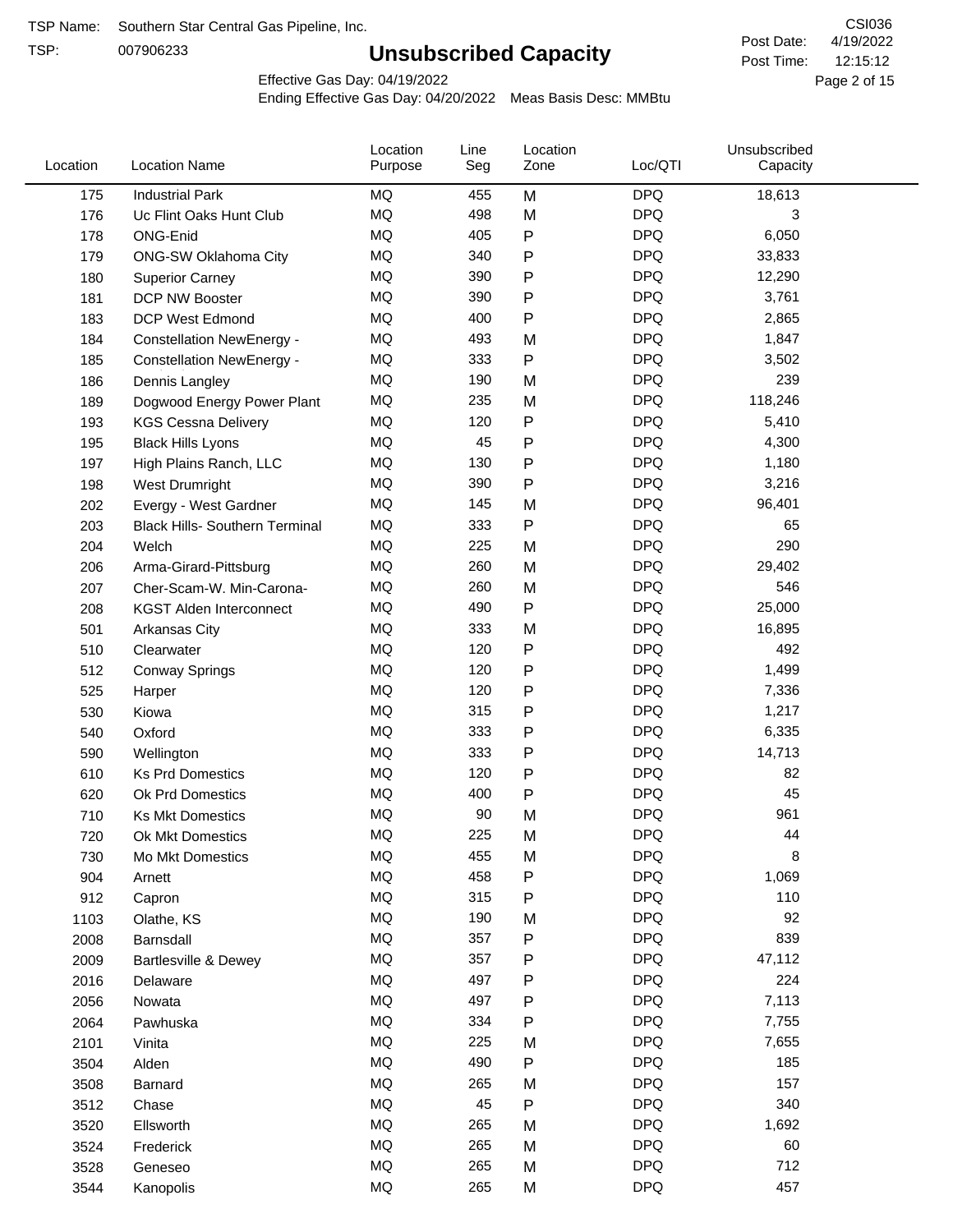TSP: 

# **Unsubscribed Capacity**

4/19/2022 Page 3 of 15 12:15:12 CSI036 Post Date: Post Time:

Effective Gas Day: 04/19/2022

| Location | <b>Location Name</b>        | Location<br>Purpose | Line<br>Seg | Location<br>Zone | Loc/QTI    | Unsubscribed<br>Capacity |  |
|----------|-----------------------------|---------------------|-------------|------------------|------------|--------------------------|--|
| 3548     | Lincoln                     | <b>MQ</b>           | 265         | M                | <b>DPQ</b> | 4,528                    |  |
| 3551     | Lucas                       | <b>MQ</b>           | 265         | M                | <b>DPQ</b> | 711                      |  |
| 3553     | Luray                       | <b>MQ</b>           | 265         | M                | <b>DPQ</b> | 77                       |  |
| 3555     | Minneapolis                 | <b>MQ</b>           | 265         | M                | <b>DPQ</b> | 1,424                    |  |
| 3572     | Raymond                     | <b>MQ</b>           | 490         | $\mathsf{P}$     | <b>DPQ</b> | 75                       |  |
| 3576     | Sylvan Grove                | <b>MQ</b>           | 265         | M                | <b>DPQ</b> | 134                      |  |
| 3588     | Vesper                      | <b>MQ</b>           | 265         | M                | <b>DPQ</b> | 42                       |  |
| 3608     | <b>Beloit</b>               | <b>MQ</b>           | 265         | M                | <b>DPQ</b> | 12,605                   |  |
| 3610     | <b>Burr Oak</b>             | <b>MQ</b>           | 265         | M                | <b>DPQ</b> | 168                      |  |
| 3612     | Cawker City                 | <b>MQ</b>           | 265         | M                | <b>DPQ</b> | 625                      |  |
| 3616     | Downs                       | <b>MQ</b>           | 265         | M                | <b>DPQ</b> | 382                      |  |
| 3620     | Esbon                       | <b>MQ</b>           | 265         | M                | <b>DPQ</b> | 63                       |  |
| 3624     | Formosa                     | <b>MQ</b>           | 265         | M                | <b>DPQ</b> | 120                      |  |
| 3628     | Glen Elder                  | <b>MQ</b>           | 265         | M                | <b>DPQ</b> | 125                      |  |
| 3640     | Jewell                      | <b>MQ</b>           | 265         | M                | <b>DPQ</b> | 66                       |  |
| 3648     | Lebanon                     | <b>MQ</b>           | 265         | M                | <b>DPQ</b> | 178                      |  |
| 3652     | Mankato                     | <b>MQ</b>           | 265         | M                | <b>DPQ</b> | 1,807                    |  |
| 3654     | Montrose                    | <b>MQ</b>           | 265         | M                | <b>DPQ</b> | 192                      |  |
| 3660     | Osborne                     | <b>MQ</b>           | 265         | M                | <b>DPQ</b> | 4,776                    |  |
| 3676     | Smith Center                | <b>MQ</b>           | 265         | M                | <b>DPQ</b> | 1,401                    |  |
| 4812     | Carthage, Jasper, & Lamar   | <b>MQ</b>           | 450         | M                | <b>DPQ</b> | 5,570                    |  |
| 5002     | <b>East Liberty Receipt</b> | M <sub>2</sub>      | 260         | M                | <b>RPQ</b> | 42,602                   |  |
| 6565     | Murray Gil Plant            | <b>MQ</b>           | 120         | P                | <b>DPQ</b> | 166,038                  |  |
| 6704     | Atlanta                     | <b>MQ</b>           | 333         | M                | <b>DPQ</b> | 107                      |  |
| 6706     | Augusta & Leon              | <b>MQ</b>           | 295         | ${\sf P}$        | <b>DPQ</b> | 46,347                   |  |
| 6712     | Benton                      | <b>MQ</b>           | 300         | M                | <b>DPQ</b> | 22                       |  |
| 6714     | Burden                      | <b>MQ</b>           | 333         | M                | <b>DPQ</b> | 137                      |  |
| 6716     | Cambridge                   | <b>MQ</b>           | 333         | M                | <b>DPQ</b> | 83                       |  |
| 6720     | Dexter                      | <b>MQ</b>           | 333         | M                | <b>DPQ</b> | 128                      |  |
| 6722     | Douglas                     | <b>MQ</b>           | 295         | P                | <b>DPQ</b> | 4,069                    |  |
| 6724     | El Dorado                   | <b>MQ</b>           | 300         | M                | <b>DPQ</b> | 14,336                   |  |
| 6764     | Potwin                      | MQ                  | 300         | M                | <b>DPQ</b> | 125                      |  |
| 6780     | Towanda                     | MQ                  | 300         | M                | <b>DPQ</b> | 6                        |  |
| 6828     | Grenola                     | MQ                  | 333         | M                | <b>DPQ</b> | 127                      |  |
| 6852     | Madison                     | <b>MQ</b>           | 140         | M                | <b>DPQ</b> | 379                      |  |
| 6860     | Olpe                        | MQ                  | 140         | M                | <b>DPQ</b> | 129                      |  |
| 7158     | <b>OFS Maysville</b>        | M <sub>2</sub>      | 385         | ${\sf P}$        | <b>RPQ</b> | 2,486                    |  |
| 9012     | Circleville                 | <b>MQ</b>           | 90          | M                | <b>DPQ</b> | 133                      |  |
| 9020     | Everest                     | $\sf{MQ}$           | 90          | M                | <b>DPQ</b> | 167                      |  |
| 9024     | Fairview                    | MQ                  | 90          | M                | <b>DPQ</b> | 171                      |  |
| 9026     | <b>Falls City</b>           | MQ                  | 90          | M                | <b>DPQ</b> | 12,490                   |  |
| 9032     | Hamlin                      | MQ                  | 90          | M                | <b>DPQ</b> | 50                       |  |
| 9034     | Hiawatha                    | <b>MQ</b>           | 90          | M                | <b>DPQ</b> | 2,895                    |  |
| 9036     | Holton                      | <b>MQ</b>           | 90          | M                | <b>DPQ</b> | 4,675                    |  |
| 9038     | Horton                      | <b>MQ</b>           | 90          | M                | <b>DPQ</b> | 1,821                    |  |
| 9040     | Huron                       | MQ                  | 90          | M                | <b>DPQ</b> | 30                       |  |
| 9042     | Highland & Robinson         | MQ                  | 90          | M                | <b>DPQ</b> | 844                      |  |
| 9052     | Morrill                     | MQ                  | 90          | M                | <b>DPQ</b> | 228                      |  |
| 9054     | Muscotah                    | MQ                  | 90          | M                | <b>DPQ</b> | 612                      |  |
|          |                             |                     |             |                  |            |                          |  |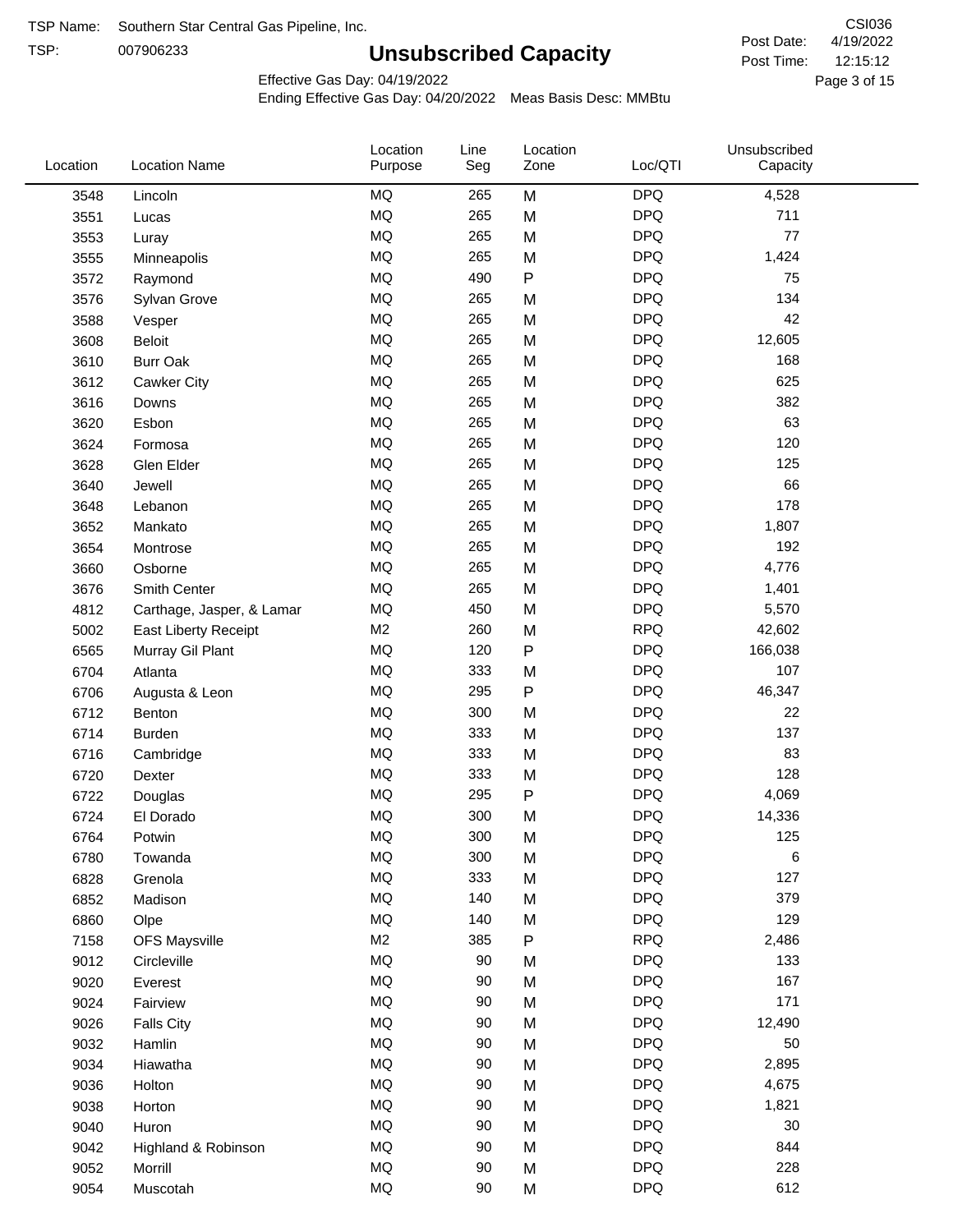TSP:

# **Unsubscribed Capacity**

4/19/2022 Page 4 of 15 12:15:12 CSI036 Post Date: Post Time:

Effective Gas Day: 04/19/2022

| Location | <b>Location Name</b>            | Location<br>Purpose | Line<br>Seg | Location<br>Zone | Loc/QTI    | Unsubscribed<br>Capacity |
|----------|---------------------------------|---------------------|-------------|------------------|------------|--------------------------|
| 9057     | Netawaka                        | <b>MQ</b>           | 90          | M                | <b>DPQ</b> | 48                       |
| 9059     | Nortonville & Winchester        | MQ                  | 180         | M                | <b>DPQ</b> | 12                       |
| 9064     | Oskaloosa                       | <b>MQ</b>           | 180         | M                | <b>DPQ</b> | 177                      |
| 9066     | Ozawkie                         | <b>MQ</b>           | 180         | M                | <b>DPQ</b> | 231                      |
| 9075     | Reserve                         | <b>MQ</b>           | 90          | M                | <b>DPQ</b> | 72                       |
| 9079     | Sabetha                         | <b>MQ</b>           | 90          | M                | <b>DPQ</b> | 11,276                   |
| 9091     | <b>Valley Falls</b>             | MQ                  | 180         | M                | <b>DPQ</b> | 1,271                    |
| 9093     | Wathena, Elwood & Troy          | MQ                  | 250         | M                | <b>DPQ</b> | 6,996                    |
| 9095     | Whiting                         | <b>MQ</b>           | 90          | M                | <b>DPQ</b> | 40                       |
| 9097     | Willis                          | <b>MQ</b>           | 90          | M                | <b>DPQ</b> | 208                      |
| 9657     | South Glavin, KS TB             | MQ                  | 145         | M                | <b>DPQ</b> | 36,000                   |
| 9835     | Hutchinson                      | <b>MQ</b>           | 490         | P                | <b>DPQ</b> | 279                      |
| 10731    | Chelin Pld                      | M2                  | 315         | P                | <b>RPQ</b> | 12,086                   |
| 10847    | Olathe, KS East TB              | <b>MQ</b>           | 145         | M                | <b>DPQ</b> | 1,000                    |
| 10997    | EGT Jane - Receipt              | M <sub>2</sub>      | 423         | M                | <b>RPQ</b> | 146,982                  |
| 11138    | Anr Brown Emergency             | M2                  | 90          | M                | <b>RPQ</b> | 23,860                   |
| 11377    | Transwestern Canadian - Rec.    | M2                  | 458         | P                | <b>RPQ</b> | 56,705                   |
| 11435    | <b>OkTex Marsh Interconnect</b> | M <sub>2</sub>      | 458         | P                | <b>RPQ</b> | 47,447                   |
| 11704    | Alba-Purcell-Neck City          | <b>MQ</b>           | 450         | M                | <b>DPQ</b> | 77                       |
| 11709    | Carl Junction                   | <b>MQ</b>           | 260         | M                | <b>DPQ</b> | 3,766                    |
| 11712    | Carterville                     | MQ                  | 450         | M                | <b>DPQ</b> | 6,134                    |
| 11716    | Duenweg                         | <b>MQ</b>           | 450         | M                | <b>DPQ</b> | 1,984                    |
| 11740    | Joplin-Galloway                 | MQ                  | 450         | M                | <b>DPQ</b> | 44,900                   |
| 11772    | <b>Reddings Mill</b>            | <b>MQ</b>           | 225         | M                | <b>DPQ</b> | 370                      |
| 11776    | Saginaw                         | <b>MQ</b>           | 450         | M                | <b>DPQ</b> | 82                       |
| 11778    | Smithfield                      | <b>MQ</b>           | 260         | M                | <b>DPQ</b> | 50                       |
| 11779    | <b>Stones Corner</b>            | <b>MQ</b>           | 450         | M                | <b>DPQ</b> | 67                       |
| 11792    | Webb City                       | <b>MQ</b>           | 450         | M                | <b>DPQ</b> | 3,052                    |
| 12723    | DCP - Kingfisher                | M <sub>2</sub>      | 400         | P                | <b>RPQ</b> | 12,876                   |
| 12782    | Herndon Pld                     | M2                  | 333         | M                | <b>RPQ</b> | 2,822                    |
| 13011    | <b>OGT Mutual</b>               | M <sub>2</sub>      | 458         | P                | <b>RPQ</b> | 102,797                  |
| 13144    | Own Resources - Waverly         | M <sub>2</sub>      | 490         | P                | <b>RPQ</b> | 29,475                   |
| 13194    | <b>Superior Carney Plant</b>    | M <sub>2</sub>      | 390         | P                | <b>RPQ</b> | 36,616                   |
| 13565    | St. Francis                     | M <sub>2</sub>      | 490         | Ρ                | <b>RPQ</b> | 17,798                   |
| 13604    | Olathe, KS Naval Base TB        | MQ                  | 190         | M                | <b>DPQ</b> | 4,000                    |
| 13644    | Kansas City, Kansas             | MQ                  | 115         | M                | <b>DPQ</b> | 170,108                  |
| 13735    | State Line Pld                  | M <sub>2</sub>      | 490         | P                | <b>RPQ</b> | 15,750                   |
| 13745    | Kansas City, MO                 | MQ                  | 195         | M                | <b>DPQ</b> | 165,756                  |
| 13746    | Grain Valley & Lake Lotawana    | MQ                  | 235         | M                | <b>DPQ</b> | 193,050                  |
| 13747    | Kentucky Avenue                 | MQ                  | 235         | M                | <b>DPQ</b> | 60,000                   |
| 13748    | 47th & 71st & Stateline         | MQ                  | 115         | M                | <b>DPQ</b> | 267,453                  |
| 13906    | Bonny Reservoir Pld             | M <sub>2</sub>      | 490         | P                | <b>RPQ</b> | 44,606                   |
| 14027    | Mullendore Pld                  | M <sub>2</sub>      | 335         | Ρ                | <b>RPQ</b> | 6,646                    |
| 14155    | Chase County Pld                | M <sub>2</sub>      | 140         | M                | <b>RPQ</b> | 3,841                    |
| 14377    | DCP Mustang Plt                 | M <sub>2</sub>      | 340         | P                | <b>RPQ</b> | 11,744                   |
| 14391    | <b>REP - North Williams</b>     | M <sub>2</sub>      | 495         | M                | <b>RPQ</b> | 32,434                   |
| 14513    | Cimarron Pipeline               | M <sub>2</sub>      | 315         | P                | <b>RPQ</b> | 9,761                    |
| 14872    | Own Resources - Wray            | M <sub>2</sub>      | 490         | P                | <b>RPQ</b> | 16,513                   |
| 14965    | CIG Riner                       | M <sub>2</sub>      | 490         | P                | <b>RPQ</b> | 51,538                   |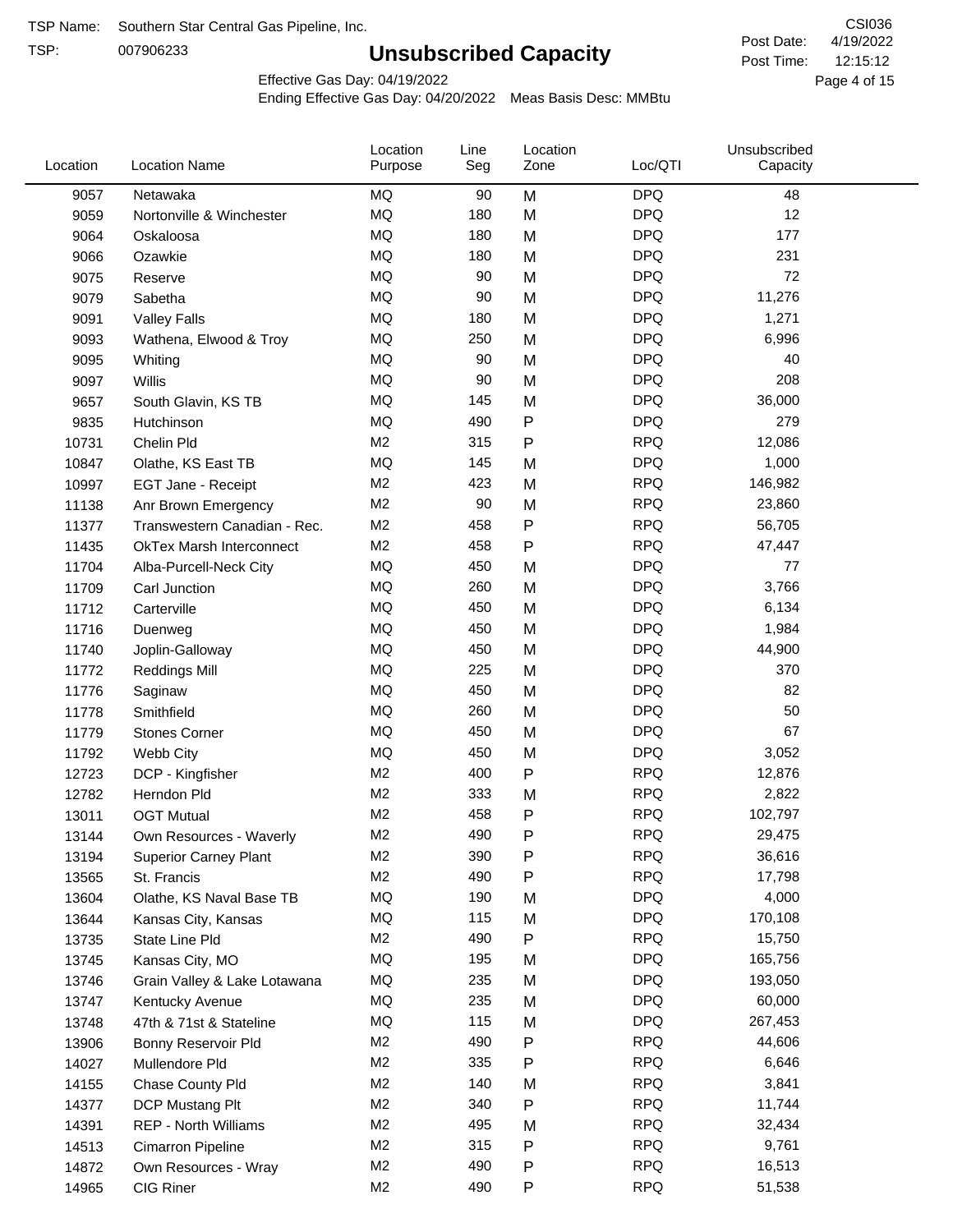TSP:

# **Unsubscribed Capacity**

4/19/2022 Page 5 of 15 12:15:12 CSI036 Post Date: Post Time:

Effective Gas Day: 04/19/2022

| Location | <b>Location Name</b>               | Location<br>Purpose | Line<br>Seg | Location<br>Zone | Loc/QTI    | Unsubscribed<br>Capacity |  |
|----------|------------------------------------|---------------------|-------------|------------------|------------|--------------------------|--|
| 14971    | <b>KGST Ark River</b>              | M <sub>2</sub>      | 130         | P                | <b>RPQ</b> | 56,934                   |  |
| 15011    | <b>EOIT Noble</b>                  | M <sub>2</sub>      | 400         | P                | <b>RPQ</b> | 46,050                   |  |
| 15012    | Cleveland Mo                       | MQ                  | 235         | M                | <b>DPQ</b> | 26                       |  |
| 15020    | East Lynne & Garden City           | <b>MQ</b>           | 235         | M                | <b>DPQ</b> | 830                      |  |
| 15024    | Freeman                            | <b>MQ</b>           | 235         | M                | <b>DPQ</b> | 76                       |  |
| 15032    | Holden                             | <b>MQ</b>           | 235         | M                | <b>DPQ</b> | 4,017                    |  |
| 15044    | Kingsville                         | <b>MQ</b>           | 235         | M                | <b>DPQ</b> | 41                       |  |
| 15050    | Lone Jack                          | <b>MQ</b>           | 235         | M                | <b>DPQ</b> | 288                      |  |
| 15064    | Peculiar                           | <b>MQ</b>           | 235         | M                | <b>DPQ</b> | 2,265                    |  |
| 15066    | <b>Pleasant Hill</b>               | MQ                  | 235         | M                | <b>DPQ</b> | 4,776                    |  |
| 15117    | Hulah                              | M <sub>2</sub>      | 335         | P                | <b>RPQ</b> | 2,730                    |  |
| 15142    | <b>EOIT McClain</b>                | M <sub>2</sub>      | 385         | Ρ                | <b>RPQ</b> | 91,338                   |  |
| 15216    | Dearborn MO                        | <b>MQ</b>           | 250         | M                | <b>DPQ</b> | 1,372                    |  |
| 15223    | Nimrod                             | M <sub>2</sub>      | 340         | P                | <b>RPQ</b> | 23,446                   |  |
| 15236    | Questar Skull Creek                | M <sub>2</sub>      | 490         | P                | <b>RPQ</b> | 49,874                   |  |
| 15253    | <b>DCP - Cimarron Plant</b>        | M <sub>2</sub>      | 458         | Ρ                | <b>RPQ</b> | 117,425                  |  |
| 15256    | New Market & Trimble               | MQ                  | 250         | M                | <b>DPQ</b> | 92                       |  |
| 15266    | <b>CIG Floris</b>                  | M <sub>2</sub>      | 315         | P                | <b>RPQ</b> | 81,012                   |  |
| 15300    | <b>OFS Stateline</b>               | M <sub>2</sub>      | 458         | P                | <b>RPQ</b> | 48,284                   |  |
| 15343    | St. Francis Pld                    | M <sub>2</sub>      | 490         | P                | <b>RPQ</b> | 13,960                   |  |
| 15405    | Golden Gas Pld                     | M <sub>2</sub>      | 315         | P                | <b>RPQ</b> | 25,274                   |  |
| 15430    | Velma Gas Plant                    | M <sub>2</sub>      | 385         | P                | <b>RPQ</b> | 53,846                   |  |
| 15433    | Scout - Satanta                    | M <sub>2</sub>      | 130         | P                | <b>RPQ</b> | 185,442                  |  |
| 15857    | DCP - Sholem                       | M <sub>2</sub>      | 385         | P                | <b>RPQ</b> | 2,182                    |  |
| 15907    | Cowley Gas Systems, LLC            | M <sub>2</sub>      | 333         | M                | <b>RPQ</b> | 3,084                    |  |
| 16013    | South Olathe TB                    | MQ                  | 145         | M                | <b>DPQ</b> | 24,000                   |  |
| 16289    | Scout - Jayhawk                    | M <sub>2</sub>      | 130         | P                | <b>RPQ</b> | 125,886                  |  |
| 16294    | Wamsutter - Echo Springs           | M <sub>2</sub>      | 490         | P                | <b>RPQ</b> | 223,278                  |  |
| 16376    | Salt Plains Storage                | M <sub>2</sub>      | 315         | P                | <b>RPQ</b> | 225,257                  |  |
| 16453    | <b>ETC Texas Pipeline Beaver</b>   | M <sub>2</sub>      | 315         | P                | <b>RPQ</b> | 86,510                   |  |
| 16478    | Envirotek Fuel Systems Inc         | M <sub>2</sub>      | 497         | P                | <b>RPQ</b> | 4,818                    |  |
| 16508    | <b>Blue Jacket</b>                 | MQ                  | 225         | M                | <b>DPQ</b> | 81                       |  |
| 16516    | Commerce                           | MQ                  | 225         | M                | <b>DPQ</b> | 6,869                    |  |
| 16532    | Hockerville                        | MQ                  | 225         | M                | <b>DPQ</b> | 219                      |  |
| 16534    | Quapaw                             | M <sub>2</sub>      | 225         | M                | <b>RPQ</b> | 29,362                   |  |
| 16552    | Miami                              | <b>MQ</b>           | 225         | M                | <b>DPQ</b> | 28,664                   |  |
| 16562    | Republican                         | M <sub>2</sub>      | 490         | P                | <b>RPQ</b> | 108,219                  |  |
| 16568    | Quapaw                             | <b>MQ</b>           | 225         | M                | <b>DPQ</b> | 342                      |  |
| 16582    | EnergyVest - W Lenapah             | M <sub>2</sub>      | 225         | M                | <b>RPQ</b> | 17,625                   |  |
| 16583    | Cranor Tap                         | M <sub>2</sub>      | 497         | Ρ                | <b>RPQ</b> | 6,060                    |  |
| 16584    | Oneok Westex Hemphill              | M <sub>2</sub>      | 458         | Ρ                | <b>RPQ</b> | 54,887                   |  |
| 16592    | <b>TIGT Sugar Creek</b>            | M <sub>2</sub>      | 235         | M                | <b>RPQ</b> | 15,186                   |  |
| 16593    | <b>TIGT Glavin</b>                 | M <sub>2</sub>      | 190         | M                | <b>RPQ</b> | 113,678                  |  |
| 16604    | Osage Hills                        | M <sub>2</sub>      | 357         | P                | <b>RPQ</b> | 10,303                   |  |
| 16620    | ETC Texas Pipeline Canadian        | M <sub>2</sub>      | 458         | Ρ                | <b>RPQ</b> | 39,194                   |  |
| 16621    | <b>ETC Texas Pipeline Hemphill</b> | M <sub>2</sub>      | 458         | Ρ                | <b>RPQ</b> | 61,340                   |  |
| 16667    | ECQ Pipeline - Powell              | M <sub>2</sub>      | 117         | M                | <b>RPQ</b> | 13,610                   |  |
| 16679    | Fox Plant                          | M <sub>2</sub>      | 385         | Ρ                | <b>RPQ</b> | 5,174                    |  |
| 16746    | Roxanna                            | M <sub>2</sub>      | 495         | M                | <b>RPQ</b> | 4,505                    |  |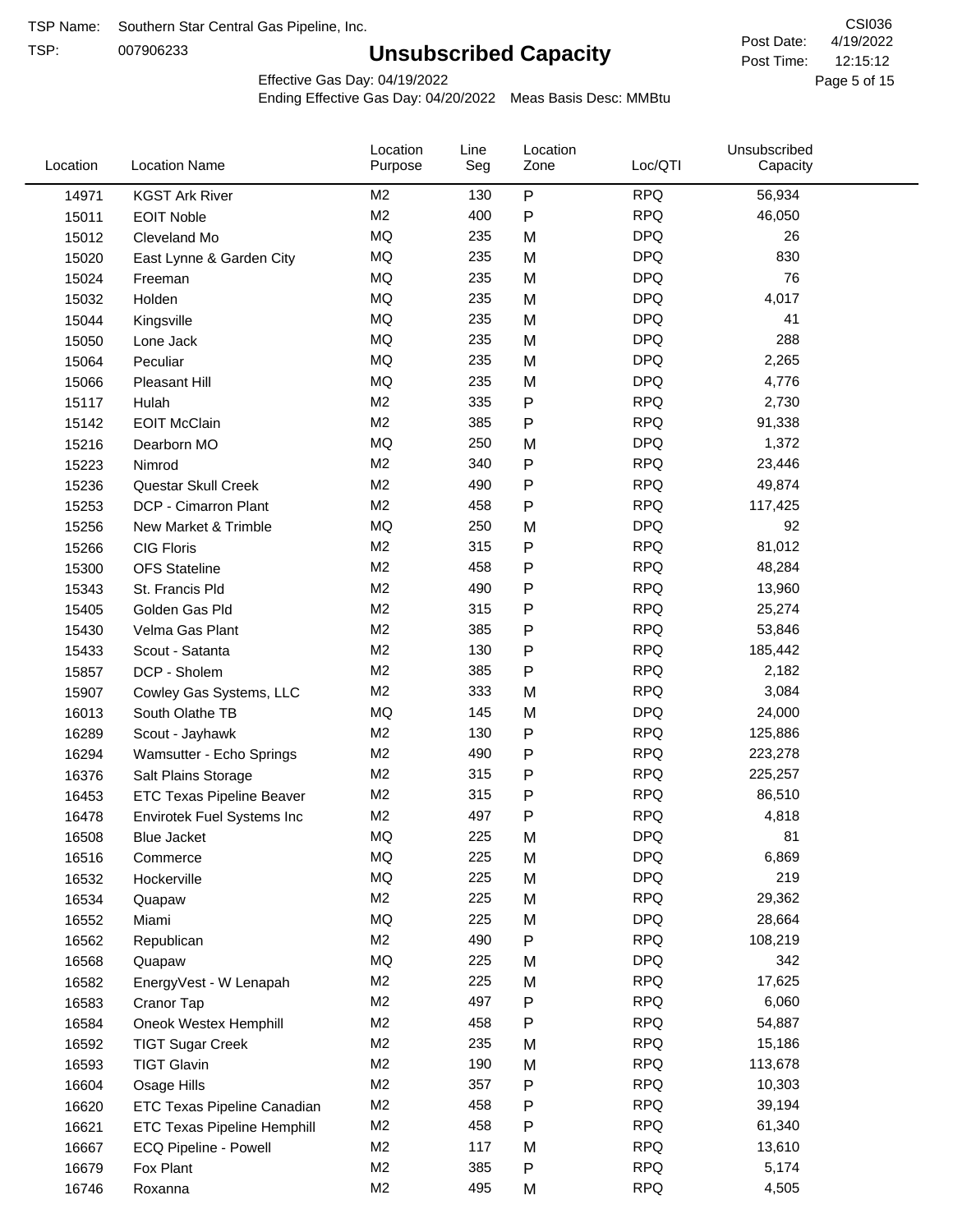TSP:

# **Unsubscribed Capacity**

4/19/2022 Page 6 of 15 12:15:12 CSI036 Post Date: Post Time:

Effective Gas Day: 04/19/2022

| Location | <b>Location Name</b>                | Location<br>Purpose | Line<br>Seg | Location<br>Zone | Loc/QTI    | Unsubscribed<br>Capacity |  |
|----------|-------------------------------------|---------------------|-------------|------------------|------------|--------------------------|--|
| 16747    | RedBud-Thayer Tap                   | M2                  | 495         | M                | <b>RPQ</b> | 4,872                    |  |
| 16750    | Dilworth Rms                        | M <sub>2</sub>      | 333         | P                | <b>RPQ</b> | 5,334                    |  |
| 16757    | River Rock - Fireside               | M <sub>2</sub>      | 495         | M                | <b>RPQ</b> | 66,400                   |  |
| 16774    | River Rock - E Lenapah              | M <sub>2</sub>      | 225         | M                | <b>RPQ</b> | 17,605                   |  |
| 16794    | <b>NNG Kiowa</b>                    | M <sub>2</sub>      | 130         | P                | <b>RPQ</b> | 73,872                   |  |
| 16798    | <b>Endeavor Energy Resources</b>    | M <sub>2</sub>      | 225         | M                | <b>RPQ</b> | 9,982                    |  |
| 16802    | Sunwest                             | M <sub>2</sub>      | 117         | M                | <b>RPQ</b> | 6,183                    |  |
| 16806    | Bluco- East Wann                    | M <sub>2</sub>      | 225         | M                | <b>RPQ</b> | 8,850                    |  |
| 16807    | <b>Bitter Creek Eckley Pld-Yuma</b> | M <sub>2</sub>      | 490         | P                | <b>RPQ</b> | 35,096                   |  |
| 16812    | <b>RiverGas</b>                     | M <sub>2</sub>      | 95          | M                | <b>RPQ</b> | 5,590                    |  |
| 16813    | Cheyenne Plains - Sand Dune         | M <sub>2</sub>      | 130         | P                | <b>RPQ</b> | 395,434                  |  |
| 16817    | <b>Midwest Energy</b>               | M <sub>2</sub>      | 495         | M                | <b>RPQ</b> | 7,179                    |  |
| 16819    | River Rock- Keeton                  | M <sub>2</sub>      | 225         | M                | <b>RPQ</b> | 9,535                    |  |
| 16820    | Superior - Hemphill                 | M <sub>2</sub>      | 458         | Ρ                | <b>RPQ</b> | 50,052                   |  |
| 16821    | Yuma West                           | M <sub>2</sub>      | 490         | P                | <b>RPQ</b> | 15,688                   |  |
| 16822    | Jayhawk PLD                         | M <sub>2</sub>      | 95          | M                | <b>RPQ</b> | 4,292                    |  |
| 16824    | Coon Creek                          | M <sub>2</sub>      | 497         | P                | <b>RPQ</b> | 8,858                    |  |
| 16835    | Shiloh                              | M2                  | 495         | M                | <b>RPQ</b> | 8,573                    |  |
| 16836    | Evergy - South Harper               | MQ                  | 235         | M                | <b>DPQ</b> | 86,400                   |  |
| 16837    | <b>EKAE Ethanol Plant</b>           | MQ                  | 496         | M                | <b>DPQ</b> | 1,397                    |  |
| 16840    | Nearman Creek Power Plant           | MQ                  | 195         | M                | <b>DPQ</b> | 28,800                   |  |
| 16844    | <b>Montgomery County</b>            | M <sub>2</sub>      | 260         | M                | <b>RPQ</b> | 8,000                    |  |
| 16848    | Colt-Liberty                        | M <sub>2</sub>      | 260         | M                | <b>RPQ</b> | 4,000                    |  |
| 16849    | City of Mulvane Power Plant         | <b>MQ</b>           | 120         | P                | <b>DPQ</b> | 2,880                    |  |
| 16850    | Escalera - Cow Creek                | M <sub>2</sub>      | 490         | Ρ                | <b>RPQ</b> | 66,094                   |  |
| 16852    | Southeastern KS P/L Wilson          | M <sub>2</sub>      | 495         | M                | <b>RPQ</b> | 60,000                   |  |
| 16857    | Superior - Cashion                  | M <sub>2</sub>      | 400         | Ρ                | <b>RPQ</b> | 10,482                   |  |
| 16862    | Superior - Perkins                  | M <sub>2</sub>      | 390         | Ρ                | <b>RPQ</b> | 21,660                   |  |
| 16865    | RedBud-Mound Valley                 | M <sub>2</sub>      | 260         | M                | <b>RPQ</b> | 8,000                    |  |
| 16871    | <b>TIGT Grant</b>                   | M <sub>2</sub>      | 130         | Ρ                | <b>RPQ</b> | 50,000                   |  |
| 16872    | River Rock - Jayhawk                | M <sub>2</sub>      | 495         | M                | <b>RPQ</b> | 57,579                   |  |
| 16873    | Layne Energy Sycamore               | M <sub>2</sub>      | 495         | M                | <b>RPQ</b> | 15,000                   |  |
| 16875    | Crenshaw Road                       | MQ                  | 455         | M                | <b>DPQ</b> | 33,611                   |  |
| 16877    | Acme Energy Services, Inc.          | M <sub>2</sub>      | 260         | M                | <b>RPQ</b> | 8,000                    |  |
| 16880    | Cottonwood                          | M <sub>2</sub>      | 235         | M                | <b>RPQ</b> | 1,000                    |  |
| 16883    | Cherryvale Boorigie PLd             | M <sub>2</sub>      | 495         | M                | <b>RPQ</b> | 34,135                   |  |
| 16884    | Keystone Delivery                   | MQ                  | 390         | Ρ                | <b>DPQ</b> | 6,067                    |  |
| 16890    | ADM/Deerfield                       | MQ                  | 95          | M                | <b>DPQ</b> | 6,078                    |  |
| 16891    | <b>KP Liberty</b>                   | M <sub>2</sub>      | 260         | M                | <b>RPQ</b> | 8,300                    |  |
| 16897    | <b>REP - South Williams</b>         | M <sub>2</sub>      | 117         | M                | <b>RPQ</b> | 30,198                   |  |
| 16905    | NEOK Production Company,            | M <sub>2</sub>      | 225         | M                | <b>RPQ</b> | 7,970                    |  |
| 16908    | River Rock - Ft. Scott              | M <sub>2</sub>      | 495         | M                | <b>RPQ</b> | 54,600                   |  |
| 16911    | Evergy - Lake Road                  | MQ                  | 250         | M                | <b>DPQ</b> | 34,400                   |  |
| 16912    | Targa - Waynoka                     | M <sub>2</sub>      | 315         | Ρ                | <b>RPQ</b> | 157,111                  |  |
| 16916    | Kansas Ethanol, LLC                 | MQ                  | 490         | Ρ                | <b>DPQ</b> | 3,500                    |  |
| 16917    | Downstream Casino                   | MQ                  | 225         | M                | <b>DPQ</b> | 1,510                    |  |
| 16918    | Show Me Ethanol                     | MQ                  | 425         | M                | <b>DPQ</b> | 6,623                    |  |
| 16922    | <b>Timberline Energy</b>            | M <sub>2</sub>      | 340         | Ρ                | <b>RPQ</b> | 6,846                    |  |
| 16923    | <b>Mid-Continent Market</b>         | MQ                  | 120         | Ρ                | <b>DPQ</b> | 30,000                   |  |
|          |                                     |                     |             |                  |            |                          |  |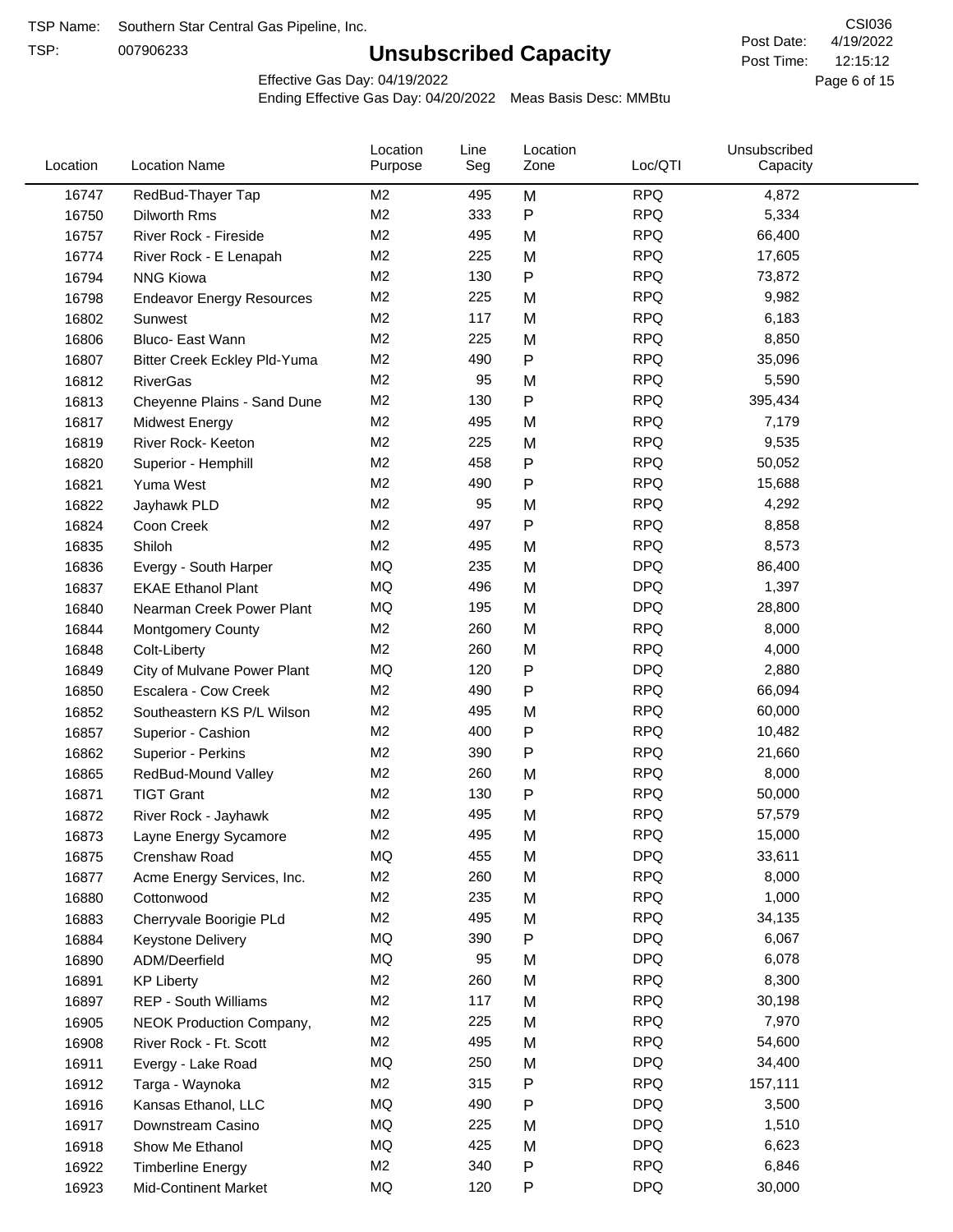TSP:

# **Unsubscribed Capacity**

4/19/2022 Page 7 of 15 12:15:12 CSI036 Post Date: Post Time:

Effective Gas Day: 04/19/2022

| Location | <b>Location Name</b>                | Location<br>Purpose | Line<br>Seg | Location<br>Zone | Loc/QTI    | Unsubscribed<br>Capacity |  |
|----------|-------------------------------------|---------------------|-------------|------------------|------------|--------------------------|--|
| 16931    | Midwest Energy - Goodman            | MQ                  | 490         | P                | <b>DPQ</b> | 8,000                    |  |
| 16933    | Westar Emporia Energy               | MQ                  | 140         | M                | <b>DPQ</b> | 106,202                  |  |
| 16935    | River Rock - Graybill               | M <sub>2</sub>      | 260         | M                | <b>RPQ</b> | 23,168                   |  |
| 16941    | REP - Independence CDP              | M <sub>2</sub>      | 117         | M                | <b>RPQ</b> | 29,270                   |  |
| 16942    | <b>Big Timber</b>                   | M <sub>2</sub>      | 490         | $\mathsf{P}$     | <b>RPQ</b> | 49,356                   |  |
| 16945    | <b>ETC Texas Pipeline Antelope</b>  | M <sub>2</sub>      | 458         | $\mathsf{P}$     | <b>RPQ</b> | 110,000                  |  |
| 16949    | Summit Branson                      | MQ                  | 455         | M                | <b>DPQ</b> | 62,208                   |  |
| 16952    | <b>Overland Park</b>                | MQ                  | 115         | M                | <b>DPQ</b> | 77,485                   |  |
| 16953    | Merriam                             | MQ                  | 115         | M                | <b>DPQ</b> | 123,624                  |  |
| 16955    | Mustang Gas Products, LLC           | M <sub>2</sub>      | 405         | P                | <b>RPQ</b> | 25,550                   |  |
| 16956    | Superior - Ford                     | M <sub>2</sub>      | 130         | $\mathsf{P}$     | <b>RPQ</b> | 17,375                   |  |
| 16962    | Summit Sedalia                      | MQ                  | 235         | M                | <b>DPQ</b> | 0                        |  |
| 16967    | Noble Energy - Lilli                | M <sub>2</sub>      | 490         | P                | <b>RPQ</b> | 40,863                   |  |
| 16972    | <b>ONG Norman</b>                   | MQ                  | 385         | P                | <b>DPQ</b> | 40                       |  |
| 16975    | Superior - Spring Creek             | M <sub>2</sub>      | 315         | P                | <b>RPQ</b> | 7,680                    |  |
| 16976    | Bettis Asphalt & Construction       | MQ                  | 180         | M                | <b>DPQ</b> | 3,216                    |  |
| 16977    | <b>KGS Kansas Star Casino</b>       | MQ                  | 333         | ${\sf P}$        | <b>DPQ</b> | 144                      |  |
| 16980    | <b>Black Hills Colwich</b>          | MQ                  | 120         | P                | <b>DPQ</b> | 9,995                    |  |
| 16981    | Superior - Bellmon                  | M <sub>2</sub>      | 380         | P                | <b>RPQ</b> | 63,800                   |  |
| 16983    | DCP Midstream - Ellis               | MQ                  | 458         | $\mathsf{P}$     | <b>DPQ</b> | 6,702                    |  |
| 16988    | Atmos Energy - W. Lawrence          | MQ                  | 180         | M                | <b>DPQ</b> | 127                      |  |
| 16991    | Williams Midstream North Alva       | <b>MQ</b>           | 315         | $\mathsf{P}$     | <b>DPQ</b> | 1,992                    |  |
| 16992    | <b>ONG Ottawa</b>                   | MQ                  | 225         | M                | <b>DPQ</b> | 0                        |  |
| 16993    | Farmer's Gas                        | MQ                  | 130         | $\mathsf{P}$     | <b>DPQ</b> | 9,000                    |  |
| 16996    | Scout Sublette Delivery             | MQ                  | 130         | $\mathsf{P}$     | <b>DPQ</b> | 100                      |  |
| 16997    | Devon Energy Medford Station        | M <sub>2</sub>      | 315         | P                | <b>RPQ</b> | 30,000                   |  |
| 16998    | Cheyenne Light, Fuel and            | MQ                  | 490         | P                | <b>DPQ</b> | 90,800                   |  |
| 16999    | ETC - Crescent                      | M <sub>2</sub>      | 400         | P                | <b>RPQ</b> | 35,000                   |  |
| 17000    | Bourbon County, KS -                | MQ                  | 95          | M                | <b>DPQ</b> | 1                        |  |
| 17003    | Sunflower Electric Rubart           | MQ                  | 130         | P                | <b>DPQ</b> | 48,808                   |  |
| 17004    | <b>NGPL Beaver</b>                  | MQ                  | 315         | P                | <b>DPQ</b> | 175,000                  |  |
| 17005    | ETC - Rose Valley (Delivery)        | MQ                  | 315         | P                | <b>DPQ</b> | 5,000                    |  |
| 17006    | ETC - Rose Valley                   | M <sub>2</sub>      | 315         | P                | <b>RPQ</b> | 195,226                  |  |
| 17008    | OMPA Lamb                           | MQ                  | 335         | P                | <b>DPQ</b> | 51,383                   |  |
| 17009    | <b>Grasslands Energy Centennial</b> | M <sub>2</sub>      | 490         | P                | <b>RPQ</b> | 25,000                   |  |
| 17010    | Noble Keota Receipt                 | M <sub>2</sub>      | 490         | P                | <b>RPQ</b> | 52,200                   |  |
| 17011    | Noble Keota Delivery                | MQ                  | 490         | P                | <b>DPQ</b> | 52,200                   |  |
| 17013    | Enlink - Battle Ridge               | M <sub>2</sub>      | 390         | $\mathsf{P}$     | <b>RPQ</b> | 31,824                   |  |
| 17021    | <b>TIGT Yuma</b>                    | M <sub>2</sub>      | 490         | P                | <b>RPQ</b> | 24,562                   |  |
| 17033    | Kickapoo Nation School              | MQ                  | 90          | M                | <b>DPQ</b> | 300                      |  |
| 17034    | ENVIA Energy Oklahoma City,         | MQ                  | 400         | P                | <b>DPQ</b> | 3,888                    |  |
| 17035    | Ameren Columbia                     | MQ                  | 235         | M                | <b>DPQ</b> | 35,512                   |  |
| 17036    | <b>Coffeyville Resources</b>        | MQ                  | 260         | M                | <b>DPQ</b> | 39,992                   |  |
| 17050    | Atmos - Forest View                 | MQ                  | 190         | M                | <b>DPQ</b> | 4,058                    |  |
| 17052    | ONG NW Oklahoma City                | MQ                  | 340         | ${\sf P}$        | <b>DPQ</b> | 39,000                   |  |
| 17054    | <b>ONG Guthrie</b>                  | MQ                  | 400         | P                | <b>DPQ</b> | 4,799                    |  |
| 17055    | ETC Texas Pipeline Nash             | MQ                  | 458         | $\mathsf{P}$     | <b>DPQ</b> | 1,500                    |  |
| 17056    | Blue Mountain - Chisholm Trail      | M <sub>2</sub>      | 340         | P                | <b>RPQ</b> | 72,000                   |  |
| 17057    | City of Tonkawa                     | MQ                  | 380         | P                | <b>DPQ</b> | 3,000                    |  |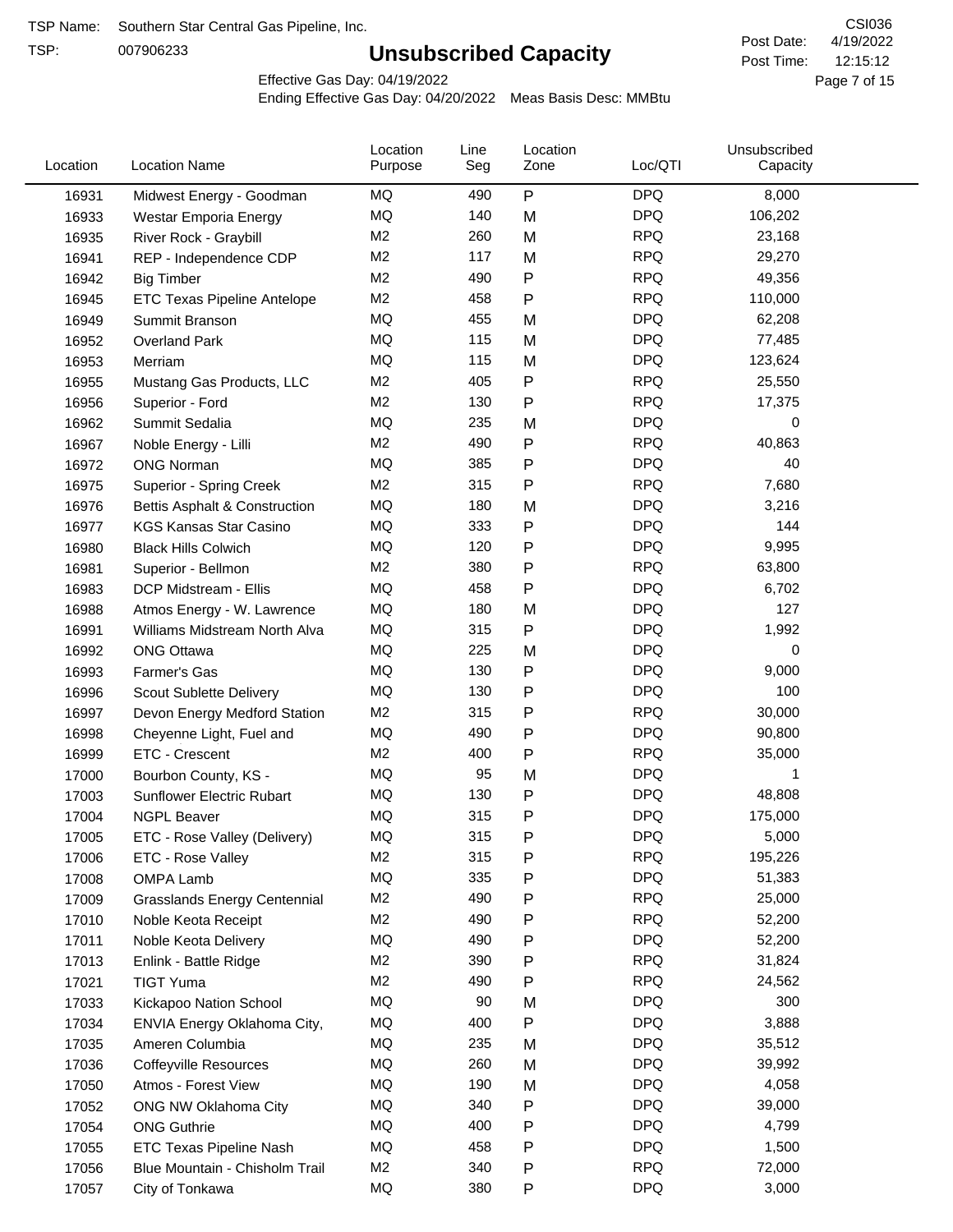TSP:

# **Unsubscribed Capacity**

4/19/2022 Page 8 of 15 12:15:12 CSI036 Post Date: Post Time:

Effective Gas Day: 04/19/2022

| Location | <b>Location Name</b>           | Location<br>Purpose | Line<br>Seg | Location<br>Zone | Loc/QTI    | Unsubscribed<br>Capacity |  |
|----------|--------------------------------|---------------------|-------------|------------------|------------|--------------------------|--|
| 17058    | RPP - Hamm Landfill            | M <sub>2</sub>      | 195         | M                | <b>RPQ</b> | 2,500                    |  |
| 17060    | Atmos-Elk City                 | MQ                  | 87          | M                | <b>DPQ</b> | 216                      |  |
| 17064    | Koch - Enid                    | MQ                  | 405         | P                | <b>DPQ</b> | 0                        |  |
| 17065    | Canyon - Redcliff (Receipt)    | M <sub>2</sub>      | 458         | Ρ                | <b>RPQ</b> | 180,000                  |  |
| 17066    | Canyon - Redcliff (Delivery)   | <b>MQ</b>           | 458         | P                | <b>DPQ</b> | 6,175                    |  |
| 17067    | Blue Mountain - Chisholm Trail | M <sub>2</sub>      | 340         | P                | <b>RPQ</b> | 70,000                   |  |
| 17068    | <b>EOIT Alfalfa</b>            | M <sub>2</sub>      | 458         | P                | <b>RPQ</b> | 200,000                  |  |
| 17069    | <b>NGPL Carter</b>             | <b>MQ</b>           | 385         | P                | <b>DPQ</b> | 65,000                   |  |
| 17080    | <b>ONEOK Bakken Pipeline</b>   | MQ                  | 490         | Ρ                | <b>DPQ</b> | 360                      |  |
| 17086    | NGPL - Mutual                  | MQ                  | 458         | P                | <b>DPQ</b> | 150,000                  |  |
| 17087    | REX-St.Joe                     | M <sub>2</sub>      | 250         | M                | <b>RPQ</b> | 78,606                   |  |
| 17091    | OGT - Maysville                | M <sub>2</sub>      | 385         | P                | <b>RPQ</b> | 110,000                  |  |
| 17096    | Northern Natural-Kiowa         | <b>MQ</b>           | 130         | P                | <b>DPQ</b> | 100,000                  |  |
| 17104    | Black Hills - Plevna, KS TB    | <b>MQ</b>           | 130         | Ρ                | <b>DPQ</b> | 480                      |  |
| 17105    | WIC - Cheyenne Hub             | M <sub>2</sub>      | 490         | P                | <b>RPQ</b> | 144,000                  |  |
| 17113    | NGPL - Ford County Receipt     | M <sub>2</sub>      | 130         | P                | <b>RPQ</b> | 190,400                  |  |
| 17119    | Waste Mgmt RNG Receipt         | M <sub>2</sub>      | 400         | P                | <b>RPQ</b> | 2,976                    |  |
| 17404    | Anderson                       | MQ                  | 423         | M                | <b>DPQ</b> | 1,130                    |  |
| 17406    | Ash Grove, Walnut Grove & Wil  | MQ                  | 455         | M                | <b>DPQ</b> | 2,595                    |  |
| 17408    | Aurora                         | MQ                  | 455         | M                | <b>DPQ</b> | 850                      |  |
| 17410    | <b>Billings Mo</b>             | <b>MQ</b>           | 455         | M                | <b>DPQ</b> | 2,918                    |  |
| 17414    | Clever Mo                      | <b>MQ</b>           | 455         | M                | <b>DPQ</b> | 738                      |  |
| 17416    | Crane Mo                       | <b>MQ</b>           | 455         | M                | <b>DPQ</b> | 2,944                    |  |
| 17418    | Diamond                        | <b>MQ</b>           | 455         | M                | <b>DPQ</b> | 546                      |  |
| 17426    | Freistatt                      | <b>MQ</b>           | 455         | M                | <b>DPQ</b> | 256                      |  |
| 17430    | Goodman                        | MQ                  | 423         | M                | <b>DPQ</b> | 625                      |  |
| 17448    | Lanagan                        | MQ                  | 423         | M                | <b>DPQ</b> | 337                      |  |
| 17452    | Marionville                    | <b>MQ</b>           | 455         | M                | <b>DPQ</b> | 1,119                    |  |
| 17454    | Monett                         | <b>MQ</b>           | 455         | M                | <b>DPQ</b> | 25,276                   |  |
| 17456    | Mt Vernon & Verona             | MQ                  | 455         | M                | <b>DPQ</b> | 4,407                    |  |
| 17458    | Neosho                         | <b>MQ</b>           | 455         | M                | <b>DPQ</b> | 8,597                    |  |
| 17460    | Noel & North Noel              | MQ                  | 423         | M                | <b>DPQ</b> | 19,472                   |  |
| 17462    | Nixa & Ozark                   | MQ                  | 455         | M                | <b>DPQ</b> | 5,340                    |  |
| 17464    | Pierce City                    | MQ                  | 455         | M                | <b>DPQ</b> | 3,281                    |  |
| 17466    | Pineville                      | MQ                  | 423         | M                | <b>DPQ</b> | 302                      |  |
| 17472    | Republic                       | MQ                  | 455         | M                | <b>DPQ</b> | 883                      |  |
| 17476    | Sarcoxie                       | MQ                  | 455         | M                | <b>DPQ</b> | 2,828                    |  |
| 17478    | Seneca                         | MQ                  | 225         | M                | <b>DPQ</b> | 9,873                    |  |
| 17492    | Wentworth                      | MQ                  | 455         | M                | <b>DPQ</b> | 193                      |  |
| 18328    | Goessel                        | MQ                  | 140         | M                | <b>DPQ</b> | 62                       |  |
| 18356    | Newton                         | MQ                  | 120         | P                | <b>DPQ</b> | 21,538                   |  |
| 19000    | Scout Jayhawk Delivery         | MQ                  | 130         | P                | <b>DPQ</b> | 185,442                  |  |
| 19548    | Lyndon                         | MQ                  | 140         | M                | <b>DPQ</b> | 655                      |  |
| 19552    | Melvern                        | MQ                  | 493         | M                | <b>DPQ</b> | 42                       |  |
| 19554    | Michigan Valley                | MQ                  | 140         | M                | <b>DPQ</b> | 339                      |  |
| 19564    | Pomona                         | MQ                  | 140         | M                | <b>DPQ</b> | 1,579                    |  |
| 19568    | Quenemo                        | MQ                  | 140         | M                | <b>DPQ</b> | 255                      |  |
| 19576    | Scranton                       | MQ                  | 140         | M                | <b>DPQ</b> | 632                      |  |
| 19608    | Baldwin                        | MQ                  | 180         | М                | <b>DPQ</b> | 2,754                    |  |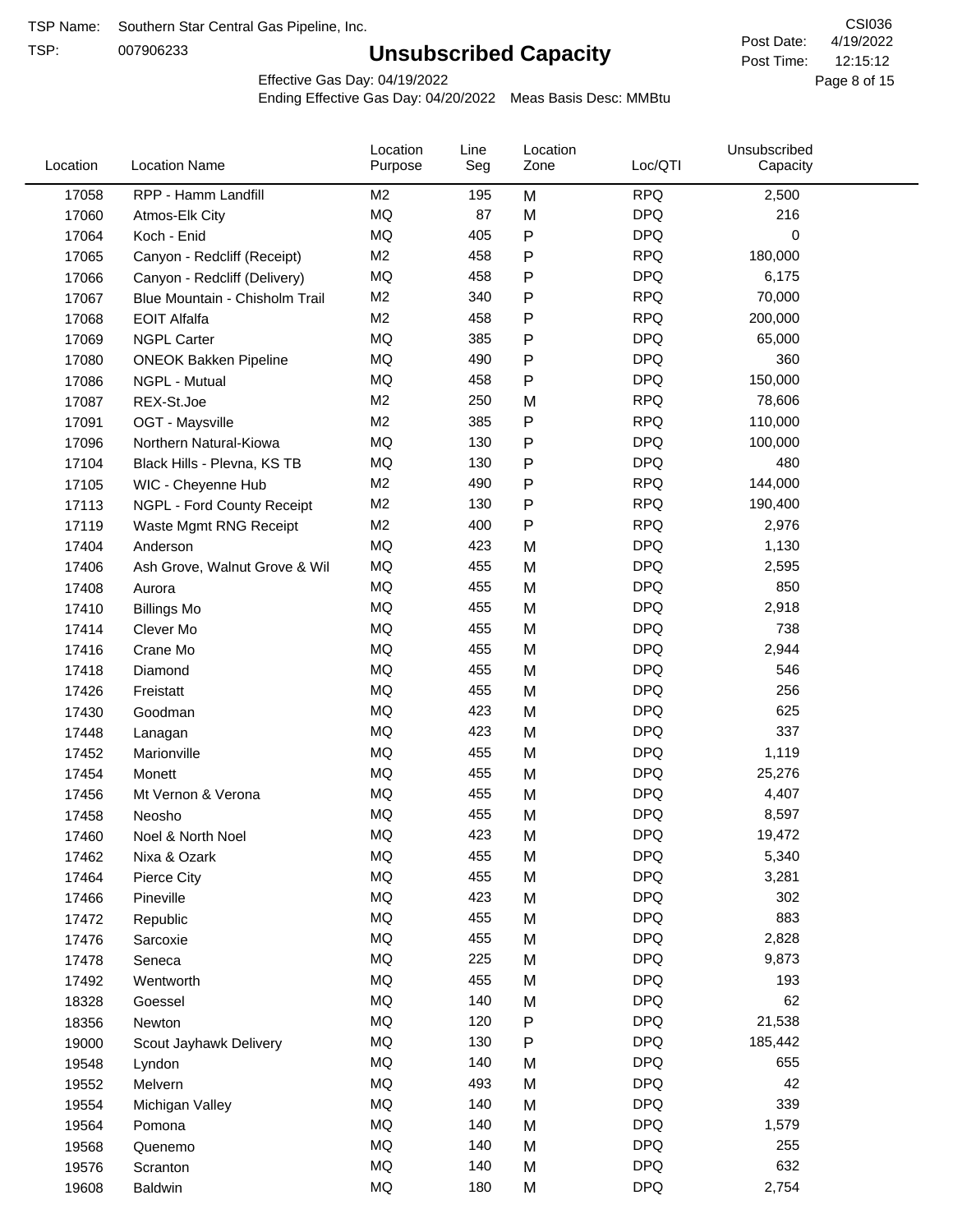TSP:

# **Unsubscribed Capacity**

4/19/2022 Page 9 of 15 12:15:12 CSI036 Post Date: Post Time:

Effective Gas Day: 04/19/2022

| Location | <b>Location Name</b>  | Location<br>Purpose | Line<br>Seg | Location<br>Zone | Loc/QTI    | Unsubscribed<br>Capacity |  |
|----------|-----------------------|---------------------|-------------|------------------|------------|--------------------------|--|
| 19620    | Edgerton              | MQ                  | 190         | M                | <b>DPQ</b> | 14                       |  |
| 19628    | Gardner               | MQ                  | 190         | M                | <b>DPQ</b> | 2,755                    |  |
| 19648    | Lecompton             | <b>MQ</b>           | 180         | M                | <b>DPQ</b> | 109                      |  |
| 19650    | Le Loup               | <b>MQ</b>           | 190         | M                | <b>DPQ</b> | 37                       |  |
| 19660    | Ottawa                | <b>MQ</b>           | 493         | M                | <b>DPQ</b> | 6,129                    |  |
| 19664    | Perry                 | <b>MQ</b>           | 180         | M                | <b>DPQ</b> | 407                      |  |
| 19666    | Princeton             | MQ                  | 496         | M                | <b>DPQ</b> | 130                      |  |
| 19672    | Richmond              | MQ                  | 496         | M                | <b>DPQ</b> | 374                      |  |
| 19676    | Scipio                | <b>MQ</b>           | 496         | M                | <b>DPQ</b> | 27                       |  |
| 19678    | Somerset & Rural      | <b>MQ</b>           | 235         | M                | <b>DPQ</b> | 291                      |  |
| 19684    | Tonganoxie            | MQ                  | 195         | M                | <b>DPQ</b> | 7,420                    |  |
| 19690    | Wellsville            | <b>MQ</b>           | 190         | M                | <b>DPQ</b> | 2,007                    |  |
| 20709    | <b>Bronson Etc</b>    | <b>MQ</b>           | 95          | M                | <b>DPQ</b> | 360                      |  |
| 20712    | Carlyle               | <b>MQ</b>           | 495         | M                | <b>DPQ</b> | 26                       |  |
| 20714    | Cherryvale            | MQ                  | 495         | M                | <b>DPQ</b> | 586                      |  |
| 20716    | Colony                | MQ                  | 50          | M                | <b>DPQ</b> | 2,347                    |  |
| 20720    | Dennis                | MQ                  | 495         | M                | <b>DPQ</b> | 54                       |  |
| 20725    | Erie                  | <b>MQ</b>           | 495         | M                | <b>DPQ</b> | 409                      |  |
| 20730    | Gas City & La Harpe   | <b>MQ</b>           | 495         | M                | <b>DPQ</b> | 1,457                    |  |
| 20764    | Parsons               | <b>MQ</b>           | 495         | M                | <b>DPQ</b> | 19,497                   |  |
| 20766    | Petrolia              | MQ                  | 495         | M                | <b>DPQ</b> | 18                       |  |
| 20768    | Piqua                 | <b>MQ</b>           | 220         | M                | <b>DPQ</b> | 84                       |  |
| 20775    | South Mound           | MQ                  | 495         | M                | <b>DPQ</b> | 45                       |  |
| 20785    | Thayer                | MQ                  | 495         | M                | <b>DPQ</b> | 88                       |  |
| 20788    | Walnut & St Paul      | MQ                  | 95          | M                | <b>DPQ</b> | 658                      |  |
| 20792    | Welda                 | <b>MQ</b>           | 495         | M                | <b>DPQ</b> | 1,122                    |  |
| 21008    | <b>Baxter Springs</b> | <b>MQ</b>           | 225         | M                | <b>DPQ</b> | 1,830                    |  |
| 21015    | Columbus              | MQ                  | 260         | M                | <b>DPQ</b> | 2,639                    |  |
| 21018    | Crestline             | MQ                  | 260         | M                | <b>DPQ</b> | 156                      |  |
| 21021    | Fort Scott            | MQ                  | 95          | M                | <b>DPQ</b> | 31,139                   |  |
| 21024    | Galena & Empire City  | <b>MQ</b>           | 260         | M                | <b>DPQ</b> | 3,023                    |  |
| 21048    | Lowell                | MQ                  | 225         | M                | <b>DPQ</b> | 52                       |  |
| 21055    | N Riverton            | MQ                  | 260         | M                | <b>DPQ</b> | 148                      |  |
| 21060    | Oswego                | $\sf{MQ}$           | 260         | M                | <b>DPQ</b> | 2,588                    |  |
| 21080    | Treece                | MQ                  | 225         | M                | <b>DPQ</b> | 473                      |  |
| 23576    | St Joseph             | MQ                  | 250         | M                | <b>DPQ</b> | 88,184                   |  |
| 24228    | Grantville            | MQ                  | 180         | M                | <b>DPQ</b> | 207                      |  |
| 24252    | Meriden               | MQ                  | 180         | M                | <b>DPQ</b> | 177                      |  |
| 24276    | Shawnee Heights       | MQ                  | 180         | M                | <b>DPQ</b> | 696                      |  |
| 24280    | Topeka                | $\sf{MQ}$           | 180         | M                | <b>DPQ</b> | 152,652                  |  |
| 26304    | Alma                  | MQ                  | 425         | M                | <b>DPQ</b> | 95                       |  |
| 26308    | Blackburn             | MQ                  | 425         | M                | <b>DPQ</b> | 163                      |  |
| 26312    | Carrollton            | MQ                  | 425         | M                | <b>DPQ</b> | 2,523                    |  |
| 26314    | Concordia             | <b>MQ</b>           | 425         | M                | <b>DPQ</b> | 1,576                    |  |
| 26316    | Corder                | $\sf{MQ}$           | 425         | M                | <b>DPQ</b> | 11                       |  |
| 26325    | Emma                  | MQ                  | 425         | M                | <b>DPQ</b> | 206                      |  |
| 26332    | Higginsville          | MQ                  | 425         | M                | <b>DPQ</b> | 28,860                   |  |
| 26344    | Knobnoster            | $\sf{MQ}$           | 235         | M                | <b>DPQ</b> | 16,700                   |  |
| 26348    | La Monte              | $\sf{MQ}$           | 235         | M                | <b>DPQ</b> | 111                      |  |
|          |                       |                     |             |                  |            |                          |  |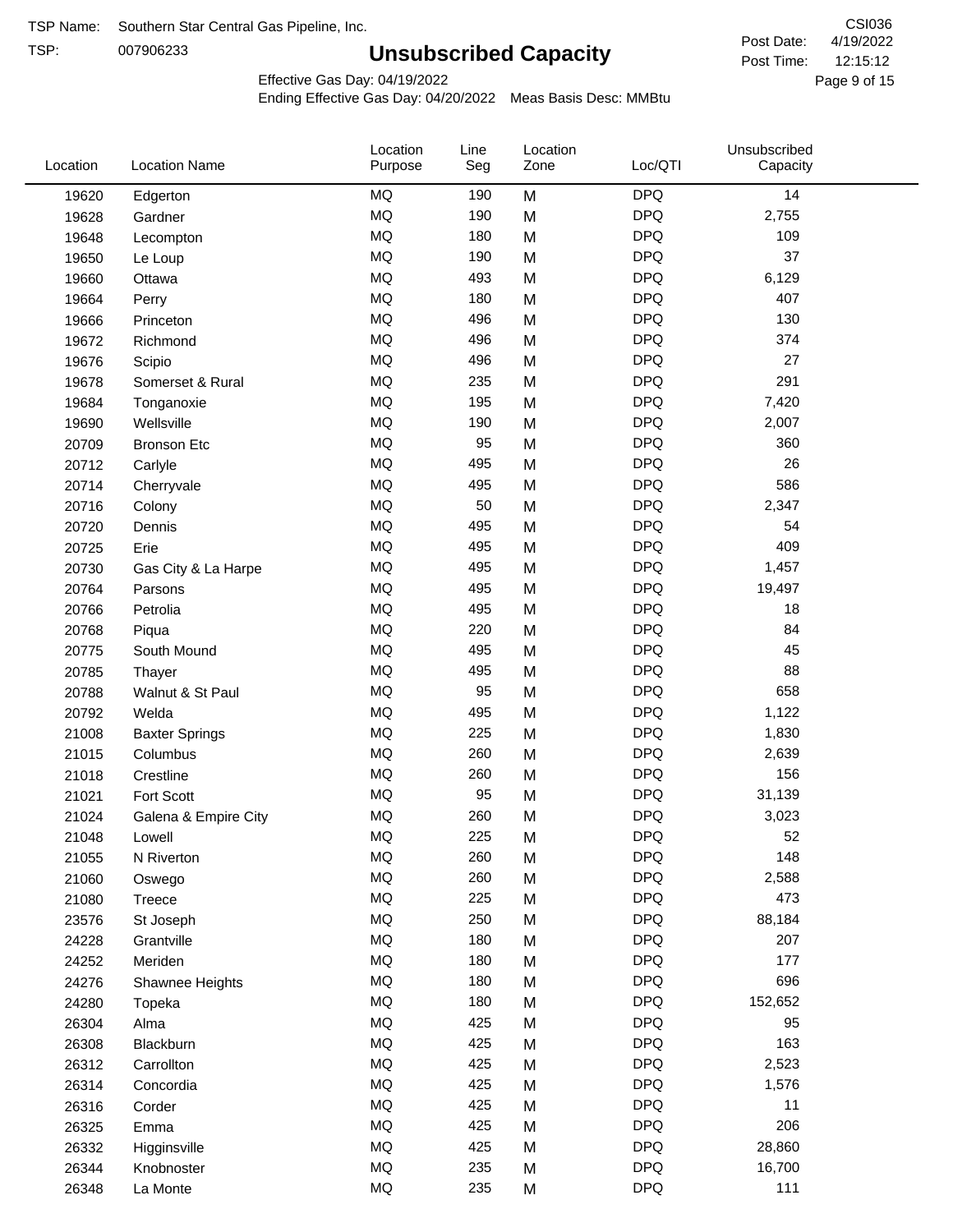TSP:

# **Unsubscribed Capacity**

4/19/2022 Page 10 of 15 12:15:12 CSI036 Post Date: Post Time:

Effective Gas Day: 04/19/2022

| Location | <b>Location Name</b>          | Location<br>Purpose | Line<br>Seg | Location<br>Zone | Loc/QTI    | Unsubscribed<br>Capacity |  |
|----------|-------------------------------|---------------------|-------------|------------------|------------|--------------------------|--|
| 26352    | Mt Leonard                    | <b>MQ</b>           | 425         | M                | <b>DPQ</b> | 167                      |  |
| 26356    | Norborne                      | MQ                  | 425         | M                | <b>DPQ</b> | 1,901                    |  |
| 26376    | Slater                        | MQ                  | 425         | M                | <b>DPQ</b> | 471                      |  |
| 26378    | <b>Sweet Springs</b>          | MQ                  | 425         | M                | <b>DPQ</b> | 584                      |  |
| 26392    | Warrensburg                   | <b>MQ</b>           | 235         | M                | <b>DPQ</b> | 10,551                   |  |
| 26394    | Waverly                       | <b>MQ</b>           | 425         | M                | <b>DPQ</b> | 378                      |  |
| 27015    | <b>Belle Plaine</b>           | MQ                  | 333         | P                | <b>DPQ</b> | 150                      |  |
| 27020    | Bentley                       | <b>MQ</b>           | 120         | P                | <b>DPQ</b> | 217                      |  |
| 27035    | Derby                         | MQ                  | 120         | P                | <b>DPQ</b> | 7,759                    |  |
| 27040    | Andover                       | MQ                  | 300         | M                | <b>DPQ</b> | 166                      |  |
| 27050    | Haysville                     | MQ                  | 120         | P                | <b>DPQ</b> | 9,455                    |  |
| 27060    | Mulvane                       | MQ                  | 120         | P                | <b>DPQ</b> | 9,778                    |  |
| 27065    | Rose Hill                     | MQ                  | 295         | P                | <b>DPQ</b> | 5,386                    |  |
| 27070    | Sedgwick                      | <b>MQ</b>           | 120         | P                | <b>DPQ</b> | 7,149                    |  |
| 27080    | Udall                         | <b>MQ</b>           | 333         | P                | <b>DPQ</b> | 538                      |  |
| 27085    | <b>Valley Center</b>          | <b>MQ</b>           | 120         | P                | <b>DPQ</b> | 51,875                   |  |
| 27092    | Wichita                       | MQ                  | 120         | P                | <b>DPQ</b> | 259,947                  |  |
| 29001    | Atchison                      | <b>MQ</b>           | 90          | M                | <b>DPQ</b> | 20,786                   |  |
| 29002    | Emporia                       | <b>MQ</b>           | 140         | M                | <b>DPQ</b> | 15,524                   |  |
| 29003    | Leavenworth                   | MQ                  | 195         | M                | <b>DPQ</b> | 14,939                   |  |
| 29005    | Effingham                     | MQ                  | 90          | M                | <b>DPQ</b> | 269                      |  |
| 30804    | Abbyville                     | <b>MQ</b>           | 130         | ${\sf P}$        | <b>DPQ</b> | 195                      |  |
| 34612    | Altamont                      | <b>MQ</b>           | 260         | M                | <b>DPQ</b> | 119                      |  |
| 35013    | Americus                      | MQ                  | 140         | M                | <b>DPQ</b> | 31                       |  |
| 35515    | <b>ANR Alden</b>              | MQ                  | 490         | P                | <b>DPQ</b> | 135,571                  |  |
| 36918    | Argonia                       | MQ                  | 120         | P                | <b>DPQ</b> | 15                       |  |
| 37100    | Wynona                        | <b>MQ</b>           | 334         | P                | <b>DPQ</b> | 1,314                    |  |
| 37118    | Hominy                        | <b>MQ</b>           | 357         | P                | <b>DPQ</b> | 91                       |  |
| 37172    | <b>Black Hills Hutchinson</b> | MQ                  | 130         | P                | <b>DPQ</b> | 15,360                   |  |
| 37175    | EGT Jane - Delivery           | MQ                  | 423         | M                | <b>DPQ</b> | 216,201                  |  |
| 38021    | Auburn                        | MQ                  | 180         | M                | <b>DPQ</b> | 756                      |  |
| 38522    | <b>Avant Utilities</b>        | MQ                  | 357         | P                | <b>DPQ</b> | 157                      |  |
| 41709    | <b>Billings</b>               | MQ                  | 380         | P                | <b>DPQ</b> | 2,032                    |  |
| 42915    | Springfield                   | $\sf{MQ}$           | 455         | M                | <b>DPQ</b> | 698,615                  |  |
| 44021    | Burlingame                    | $\sf{MQ}$           | 140         | M                | <b>DPQ</b> | 1,686                    |  |
| 44121    | Alfalfa City Ok               | MQ                  | 315         | ${\sf P}$        | <b>DPQ</b> | 394                      |  |
| 45301    | Cassoday                      | MQ                  | 140         | M                | <b>DPQ</b> | 0                        |  |
| 46608    | Chanute                       | MQ                  | 495         | M                | <b>DPQ</b> | 51,665                   |  |
| 46809    | Florence                      | MQ                  | 140         | M                | <b>DPQ</b> | 1,001                    |  |
| 47412    | Cleveland                     | MQ                  | 357         | P                | <b>DPQ</b> | 1,569                    |  |
| 47641    | CIG Riner                     | MQ                  | 490         | P                | <b>DPQ</b> | 62,965                   |  |
| 48015    | Bourbon County, KS            | MQ                  | 95          | M                | <b>DPQ</b> | 4,627                    |  |
| 48301    | Copan                         | $\sf{MQ}$           | 497         | ${\sf P}$        | <b>DPQ</b> | 358                      |  |
| 55502    | Danville                      | $\sf{MQ}$           | 120         | P                | <b>DPQ</b> | 166                      |  |
| 56601    | Denison                       | MQ                  | 90          | M                | <b>DPQ</b> | 79                       |  |
| 58518    | Drumright                     | MQ                  | 390         | P                | <b>DPQ</b> | 4,485                    |  |
| 60706    | Peckham                       | MQ                  | 117         | M                | <b>DPQ</b> | 67                       |  |
| 62810    | Black Hills - Enterprise TB   | $\sf{MQ}$           | 130         | P                | <b>DPQ</b> | 990                      |  |
| 63919    | Eskridge                      | $\sf{MQ}$           | 140         | M                | <b>DPQ</b> | 820                      |  |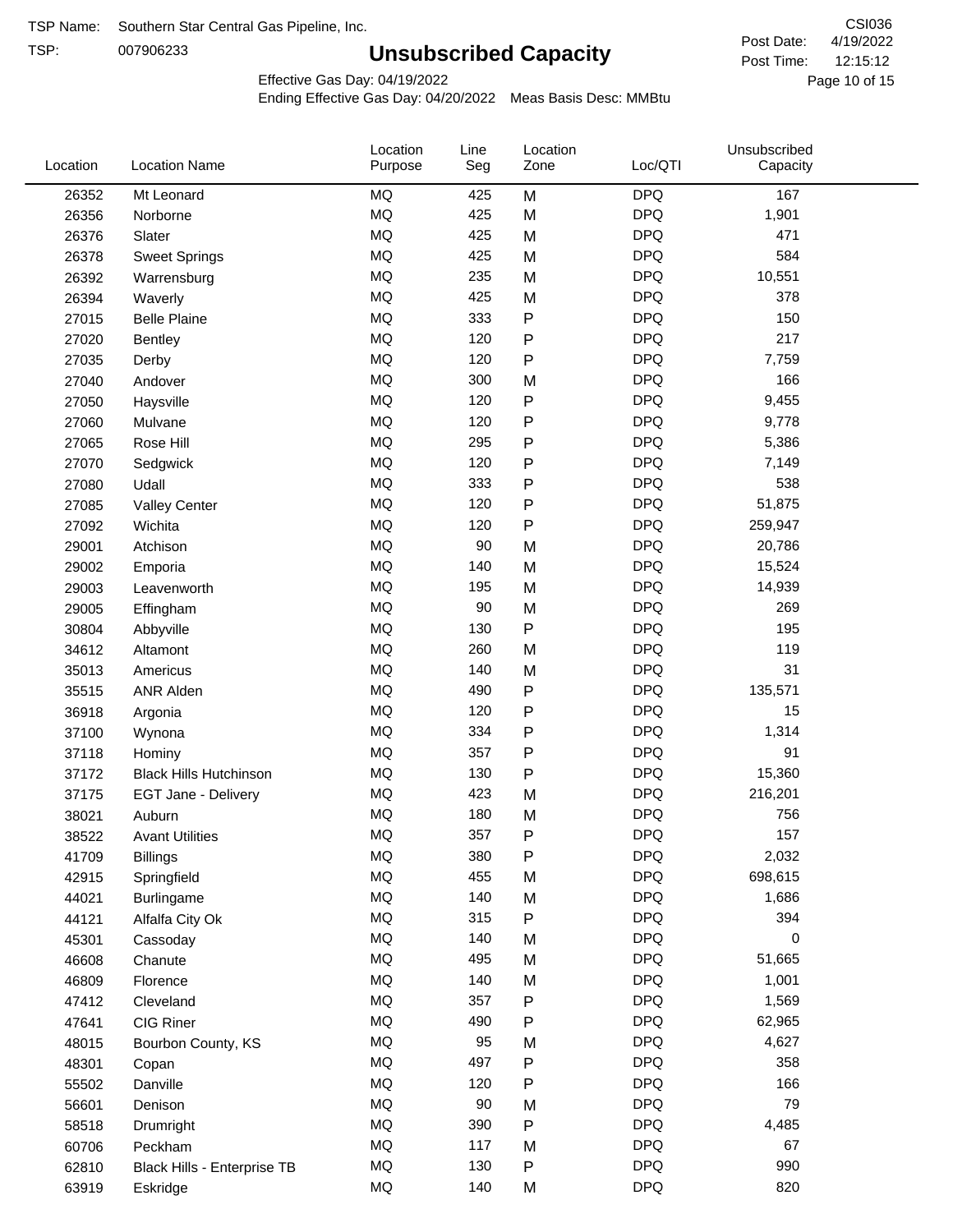TSP:

# **Unsubscribed Capacity**

4/19/2022 Page 11 of 15 12:15:12 CSI036 Post Date: Post Time:

Effective Gas Day: 04/19/2022

| Location | <b>Location Name</b>          | Location<br>Purpose | Line<br>Seg | Location<br>Zone | Loc/QTI    | Unsubscribed<br>Capacity |  |
|----------|-------------------------------|---------------------|-------------|------------------|------------|--------------------------|--|
| 68015    | Ford                          | <b>MQ</b>           | 130         | $\sf P$          | <b>DPQ</b> | 424                      |  |
| 68518    | Freedom                       | MQ                  | 315         | ${\sf P}$        | <b>DPQ</b> | 12                       |  |
| 70408    | <b>Garnett KS</b>             | <b>MQ</b>           | 496         | M                | <b>DPQ</b> | 15,099                   |  |
| 70610    | Gate                          | <b>MQ</b>           | 315         | ${\sf P}$        | <b>DPQ</b> | 63                       |  |
| 74416    | Pocasset                      | <b>MQ</b>           | 340         | P                | <b>DPQ</b> | 96                       |  |
| 77118    | Granby                        | <b>MQ</b>           | 455         | M                | <b>DPQ</b> | 816                      |  |
| 77308    | <b>Bonner Springs Ks</b>      | MQ                  | 190         | M                | <b>DPQ</b> | 7,104                    |  |
| 77512    | Eureka, Toronto & Neal        | <b>MQ</b>           | 140         | M                | <b>DPQ</b> | 2,306                    |  |
| 77705    | Anthony                       | <b>MQ</b>           | 120         | ${\sf P}$        | <b>DPQ</b> | 26,858                   |  |
| 80312    | <b>Hamilton Ks</b>            | <b>MQ</b>           | 140         | M                | <b>DPQ</b> | 445                      |  |
| 80515    | Atmos - Strong Cty &          | MQ                  | 140         | M                | <b>DPQ</b> | 27                       |  |
| 83418    | Howard Ks                     | <b>MQ</b>           | 498         | M                | <b>DPQ</b> | 3,629                    |  |
| 84021    | Humboldt Ks                   | <b>MQ</b>           | 495         | M                | <b>DPQ</b> | 4,390                    |  |
| 86717    | Iola Ks                       | <b>MQ</b>           | 495         | M                | <b>DPQ</b> | 10,749                   |  |
| 96108    | <b>Black Hills - Lawrence</b> | <b>MQ</b>           | 180         | M                | <b>DPQ</b> | 45,466                   |  |
| 96912    | Kechi Ks                      | MQ                  | 120         | ${\sf P}$        | <b>DPQ</b> | 150                      |  |
| 97112    | Copeland                      | <b>MQ</b>           | 130         | P                | <b>DPQ</b> | 15,628                   |  |
| 102512   | Lebo                          | <b>MQ</b>           | 493         | M                | <b>DPQ</b> | 273                      |  |
| 103101   | Lenapah                       | <b>MQ</b>           | 225         | M                | <b>DPQ</b> | 249                      |  |
| 104615   | Liberal                       | MQ                  | 260         | M                | <b>DPQ</b> | 204                      |  |
| 108119   | Ochelata                      | MQ                  | 357         | ${\sf P}$        | <b>DPQ</b> | 168                      |  |
| 108221   | Washington                    | <b>MQ</b>           | 497         | P                | <b>DPQ</b> | 395                      |  |
| 110412   | McLouth                       | <b>MQ</b>           | 170         | M                | <b>DPQ</b> | 113                      |  |
| 110908   | Mannford                      | <b>MQ</b>           | 357         | ${\sf P}$        | <b>DPQ</b> | 456                      |  |
| 113612   | Webb City, OK TB              | <b>MQ</b>           | 335         | P                | <b>DPQ</b> | 317                      |  |
| 113713   | Osage City Ok                 | <b>MQ</b>           | 357         | P                | <b>DPQ</b> | 239                      |  |
| 113812   | Clinton & Leeton              | <b>MQ</b>           | 235         | M                | <b>DPQ</b> | 21,928                   |  |
| 113852   | Marshall                      | MQ                  | 425         | M                | <b>DPQ</b> | 14,581                   |  |
| 113856   | Nevada                        | MQ                  | 95          | M                | <b>DPQ</b> | 9,333                    |  |
| 113864   | <b>Platte City</b>            | MQ                  | 250         | M                | <b>DPQ</b> | 2,890                    |  |
| 113872   | Lexington-Richmond-Henrietta  | MQ                  | 425         | M                | <b>DPQ</b> | 3,022                    |  |
| 113876   | Sedalia                       | MQ                  | 235         | М                | <b>DPQ</b> | 26,188                   |  |
| 113880   | Tracy                         | MQ                  | 250         | M                | <b>DPQ</b> | 135                      |  |
| 113892   | Weston                        | MQ                  | 250         | M                | <b>DPQ</b> | 1,140                    |  |
| 118121   | Mulberry                      | MQ                  | 260         | M                | <b>DPQ</b> | 239                      |  |
| 118321   | Mulhall                       | MQ                  | 400         | P                | <b>DPQ</b> | 150                      |  |
| 120000   | Spire                         | MQ                  | 235         | M                | <b>DPQ</b> | 13,115                   |  |
| 121110   | Neodesha                      | MQ                  | 495         | M                | <b>DPQ</b> | 6,410                    |  |
| 121315   | Neosho Rapids                 | $\sf{MQ}$           | 493         | M                | <b>DPQ</b> | 289                      |  |
| 121415   | <b>NGPL Barton</b>            | MQ                  | 490         | P                | <b>DPQ</b> | 184,224                  |  |
| 121515   | <b>NGPL Ford</b>              | MQ                  | 130         | P                | <b>DPQ</b> | 269,500                  |  |
| 122715   | Afton-Fairland-Grove-Jay      | MQ                  | 225         | M                | <b>DPQ</b> | 6,793                    |  |
| 122915   | Norwich                       | MQ                  | 120         | P                | <b>DPQ</b> | 124                      |  |
| 125315   | Oilton                        | MQ                  | 357         | ${\sf P}$        | <b>DPQ</b> | 1,130                    |  |
| 129311   | <b>ONG Harper County</b>      | MQ                  | 315         | P                | <b>DPQ</b> | 7,083                    |  |
| 129712   | Olivet                        | MQ                  | 493         | M                | <b>DPQ</b> | 24                       |  |
| 130001   | Orlando                       | MQ                  | 400         | ${\sf P}$        | <b>DPQ</b> | 219                      |  |
| 132018   | Oronogo                       | MQ                  | 450         | M                | <b>DPQ</b> | 256                      |  |
| 132519   | Osage City Ks                 | $\sf{MQ}$           | 140         | M                | <b>DPQ</b> | 3,551                    |  |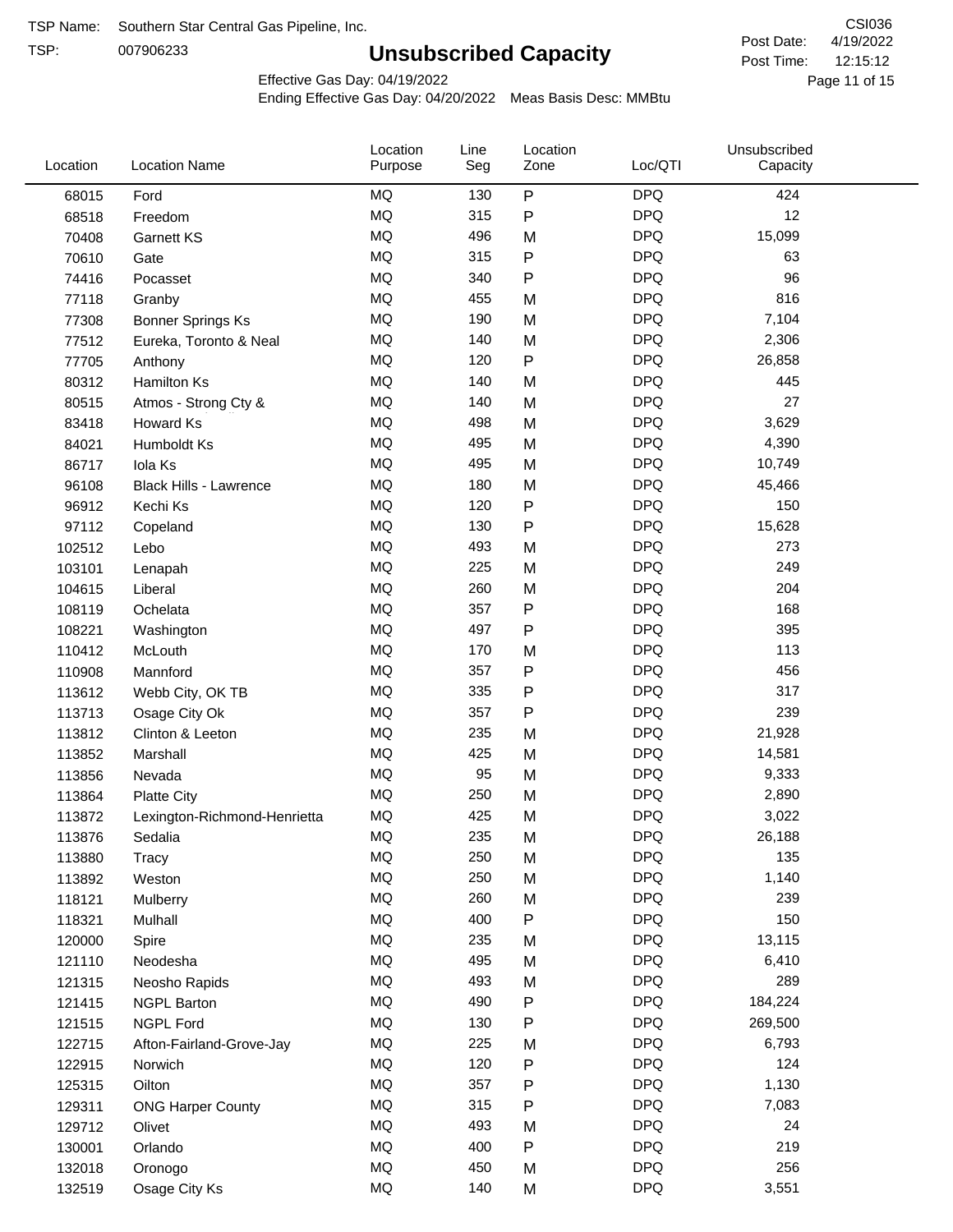TSP:

# **Unsubscribed Capacity**

4/19/2022 Page 12 of 15 12:15:12 CSI036 Post Date: Post Time:

Effective Gas Day: 04/19/2022

| Location | <b>Location Name</b>             | Location<br>Purpose | Line<br>Seg | Location<br>Zone | Loc/QTI    | Unsubscribed<br>Capacity |  |
|----------|----------------------------------|---------------------|-------------|------------------|------------|--------------------------|--|
| 135533   | PEPL Princeton                   | <b>MQ</b>           | 496         | M                | <b>DPQ</b> | 106,178                  |  |
| 135808   | Partridge                        | <b>MQ</b>           | 130         | P                | <b>DPQ</b> | 134                      |  |
| 136701   | <b>Black Hills Reno</b>          | MQ                  | 130         | P                | <b>DPQ</b> | 12,912                   |  |
| 137550   | <b>Black Hills South Wichita</b> | <b>MQ</b>           | 120         | P                | <b>DPQ</b> | 18,975                   |  |
| 139712   | Plattsburg                       | <b>MQ</b>           | 250         | M                | <b>DPQ</b> | 1,764                    |  |
| 145950   | Merino                           | <b>MQ</b>           | 490         | P                | <b>DPQ</b> | 156                      |  |
| 150418   | Ramona                           | <b>MQ</b>           | 357         | Ρ                | <b>DPQ</b> | 396                      |  |
| 151525   | Reading                          | <b>MQ</b>           | 140         | M                | <b>DPQ</b> | 20                       |  |
| 154501   | Nelagoney                        | MQ                  | 334         | P                | <b>DPQ</b> | 179                      |  |
| 157025   | Severy                           | <b>MQ</b>           | 498         | M                | <b>DPQ</b> | 142                      |  |
| 163100   | Superior                         | <b>MQ</b>           | 265         | M                | <b>DPQ</b> | 336                      |  |
| 164725   | Sylvia                           | <b>MQ</b>           | 130         | P                | <b>DPQ</b> | 141                      |  |
| 168112   | Transwestern Canadian - Del.     | <b>MQ</b>           | 458         | P                | <b>DPQ</b> | 230,000                  |  |
| 168612   | Chetopa & Rural                  | <b>MQ</b>           | 260         | M                | <b>DPQ</b> | 678                      |  |
| 168620   | Edna & Bartlett                  | <b>MQ</b>           | 260         | M                | <b>DPQ</b> | 248                      |  |
| 172812   | Conner Area                      | <b>MQ</b>           | 195         | M                | <b>DPQ</b> | 139                      |  |
| 172820   | Easton & Lowemont                | MQ                  | 195         | M                | <b>DPQ</b> | 223                      |  |
| 172822   | Savonburg & Elsmore              | MQ                  | 95          | M                | <b>DPQ</b> | 600                      |  |
| 172828   | <b>Fall River</b>                | <b>MQ</b>           | 498         | M                | <b>DPQ</b> | 378                      |  |
| 172832   | Galesburg                        | <b>MQ</b>           | 495         | M                | <b>DPQ</b> | 191                      |  |
| 172834   | Atmos Energy - Olathe            | <b>MQ</b>           | 190         | M                | <b>DPQ</b> | 23,240                   |  |
| 172836   | Havana                           | <b>MQ</b>           | 117         | M                | <b>DPQ</b> | 54                       |  |
| 172838   | Hillsdale                        | <b>MQ</b>           | 235         | M                | <b>DPQ</b> | 202                      |  |
| 172844   | Jarbalo                          | <b>MQ</b>           | 170         | M                | <b>DPQ</b> | 146                      |  |
| 172848   | Kickapoo                         | <b>MQ</b>           | 250         | M                | <b>DPQ</b> | 241                      |  |
| 172855   | Liberty                          | <b>MQ</b>           | 260         | M                | <b>DPQ</b> | 2,880                    |  |
| 172857   | Linwood                          | <b>MQ</b>           | 195         | M                | <b>DPQ</b> | 330                      |  |
| 172860   | Mc Cune                          | <b>MQ</b>           | 260         | M                | <b>DPQ</b> | 242                      |  |
| 172862   | Moorehead                        | <b>MQ</b>           | 495         | M                | <b>DPQ</b> | 32                       |  |
| 172864   | Moorehead Rural                  | <b>MQ</b>           | 495         | M                | <b>DPQ</b> | 1,014                    |  |
| 172866   | Mound Valley                     | <b>MQ</b>           | 260         | M                | <b>DPQ</b> | 101                      |  |
| 172870   | Niotaze                          | MQ                  | 117         | M                | <b>DPQ</b> | 351                      |  |
| 172880   | <b>Pleasant Valley</b>           | MQ                  | 180         | M                | <b>DPQ</b> | 24                       |  |
| 172885   | Reno Area                        | <b>MQ</b>           | 195         | M                | <b>DPQ</b> | 36                       |  |
| 172892   | Wyandotte                        | MQ                  | 190         | M                | <b>DPQ</b> | 10,018                   |  |
| 172944   | Coffeyville Area                 | <b>MQ</b>           | 260         | M                | <b>DPQ</b> | 138,016                  |  |
| 173214   | Uniontown                        | <b>MQ</b>           | 95          | M                | <b>DPQ</b> | 276                      |  |
| 176819   | Viola                            | <b>MQ</b>           | 120         | Ρ                | <b>DPQ</b> | 120                      |  |
| 180311   | Wakita                           | <b>MQ</b>           | 315         | Ρ                | <b>DPQ</b> | 74                       |  |
| 181013   | Walton                           | MQ                  | 140         | M                | <b>DPQ</b> | 138                      |  |
| 181715   | Wann                             | MQ                  | 225         | M                | <b>DPQ</b> | 65                       |  |
| 223001   | Atchison Eng Defense Ind Plt     | MQ                  | 90          | M                | <b>DPQ</b> | 137                      |  |
| 224501   | <b>ICI Chemical Plant</b>        | <b>MQ</b>           | 450         | M                | <b>DPQ</b> | 1,880                    |  |
| 225001   | Augusta Sewage Plant             | MQ                  | 295         | Ρ                | <b>DPQ</b> | 63                       |  |
| 243501   | <b>Beech Aircraft Plant</b>      | MQ                  | 120         | Ρ                | <b>DPQ</b> | 5,725                    |  |
| 253001   | Roenbaugh Lease Irrigation       | MQ                  | 130         | Ρ                | <b>DPQ</b> | 107                      |  |
| 266001   | Boeing No 2 Plant                | MQ                  | 120         | P                | <b>DPQ</b> | 16,419                   |  |
| 274001   | Pleasant Valley Irr.             | MQ                  | 130         | Ρ                | <b>DPQ</b> | 233                      |  |
| 285501   | <b>Buildex Haydite Plant</b>     | <b>MQ</b>           | 250         | M                | <b>DPQ</b> | 8,075                    |  |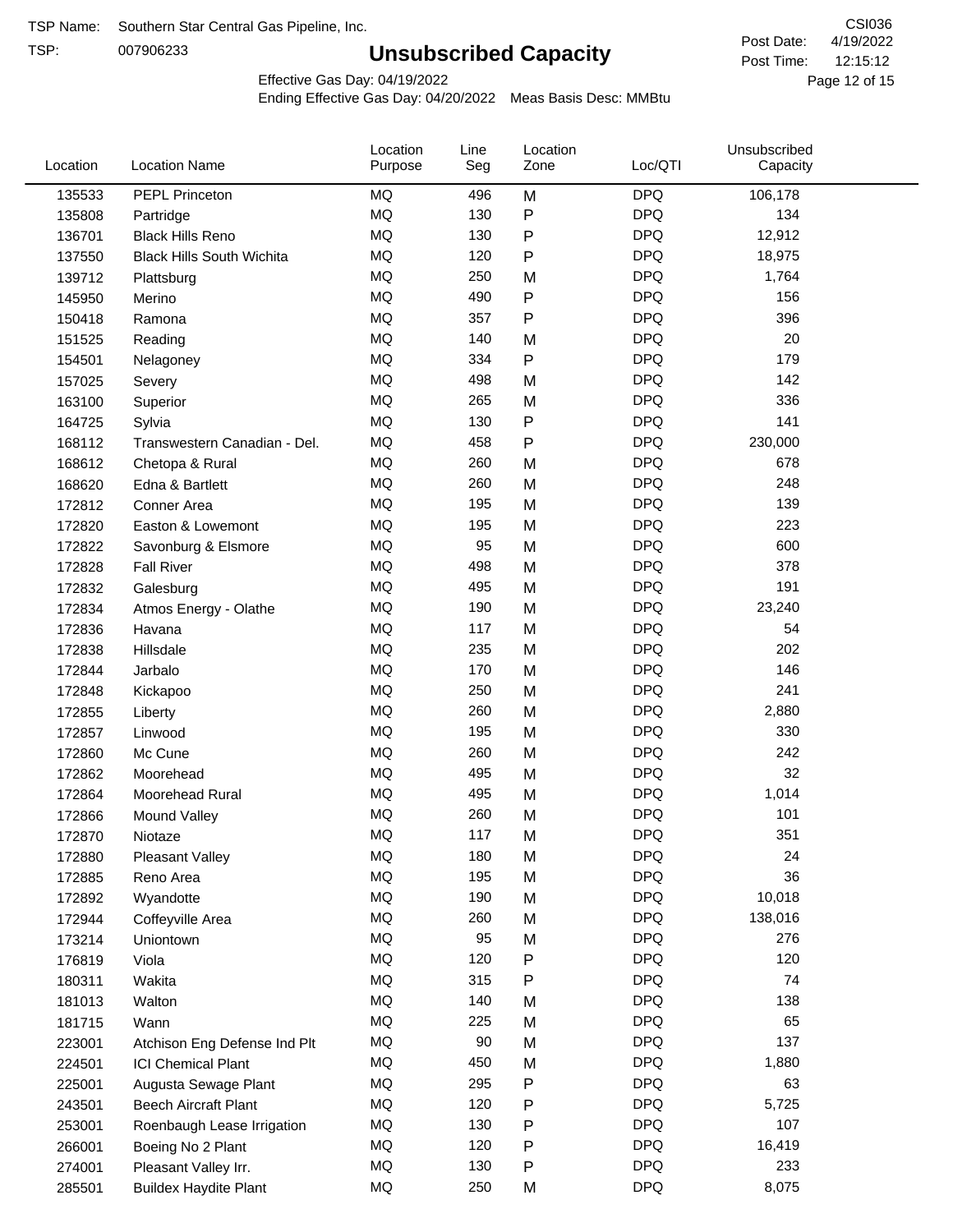TSP:

# **Unsubscribed Capacity**

4/19/2022 Page 13 of 15 12:15:12 CSI036 Post Date: Post Time:

Effective Gas Day: 04/19/2022

| Location | <b>Location Name</b>             | Location<br>Purpose | Line<br>Seg | Location<br>Zone | Loc/QTI    | Unsubscribed<br>Capacity |  |
|----------|----------------------------------|---------------------|-------------|------------------|------------|--------------------------|--|
| 290301   | So Ks & Ok Rr Depot Store &      | MQ                  | 177         | M                | <b>DPQ</b> | 2                        |  |
| 297501   | Cargill Salt                     | MQ                  | 315         | Ρ                | <b>DPQ</b> | 639                      |  |
| 298001   | Carlson Prodts Mfg Plant         | <b>MQ</b>           | 120         | Ρ                | <b>DPQ</b> | 185                      |  |
| 303701   | Central Plain Feedyard           | <b>MQ</b>           | 315         | Ρ                | <b>DPQ</b> | 151                      |  |
| 310001   | Church SW Irrigation             | MQ                  | 130         | Ρ                | <b>DPQ</b> | 60                       |  |
| 329401   | Phillips 66 Ponca City Refinery  | MQ                  | 335         | Ρ                | <b>DPQ</b> | 10,000                   |  |
| 332501   | Lawrence Plt Atmos               | MQ                  | 195         | M                | <b>DPQ</b> | 64,427                   |  |
| 334101   | Copeland RE Irrigation           | MQ                  | 130         | P                | <b>DPQ</b> | 60                       |  |
| 354001   | Derstein Irrigation              | MQ                  | 130         | Ρ                | <b>DPQ</b> | 60                       |  |
| 355001   | Detrixhe S Irrigation            | MQ                  | 458         | Ρ                | <b>DPQ</b> | 66                       |  |
| 363001   | Wilroads Irrigation              | MQ                  | 130         | Ρ                | <b>DPQ</b> | 534                      |  |
| 378501   | <b>Empire Riverton</b>           | MQ                  | 260         | M                | <b>DPQ</b> | 32,727                   |  |
| 378502   | <b>Empire Energy Center</b>      | MQ                  | 455         | M                | <b>DPQ</b> | 99,068                   |  |
| 378503   | <b>Empire Stateline South</b>    | MQ                  | 260         | M                | <b>DPQ</b> | 35,000                   |  |
| 378504   | <b>Empire Stateline North</b>    | MQ                  | 260         | M                | <b>DPQ</b> | 61,589                   |  |
| 383501   | <b>FMC Chemical Plant</b>        | MQ                  | 195         | M                | <b>DPQ</b> | 4,709                    |  |
| 385001   | <b>Farley Machine Shop</b>       | MQ                  | 45          | Ρ                | <b>DPQ</b> | 61                       |  |
| 387001   | PCS Phosphate                    | <b>MQ</b>           | 260         | M                | <b>DPQ</b> | 1,255                    |  |
| 388001   | Dodge City Plt Koch Nitrogen     | MQ                  | 130         | Ρ                | <b>DPQ</b> | 53,235                   |  |
| 411501   | <b>Gaines FD Burkett Lease</b>   | MQ                  | 140         | M                | <b>DPQ</b> | 262                      |  |
| 428601   | Glacier Mckee-Miller-Thrall-Ma   | MQ                  | 140         | M                | <b>DPQ</b> | 126                      |  |
| 433001   | Goodyear Topeka Tire Plant       | MQ                  | 180         | M                | <b>DPQ</b> | 5,724                    |  |
| 435501   | <b>Gospel Church Building</b>    | MQ                  | 195         | M                | <b>DPQ</b> | $\overline{c}$           |  |
| 441300   | Kansas Hugoton                   | 7S                  | 130         | Ρ                | SGQ        | 54,555                   |  |
| 442350   | Sedalia @ Ottawa                 | 7S                  | 235         | M                | SGQ        | 904                      |  |
| 442351   | Little Mo                        | 7S                  | 235         | M                | SGQ        | 0                        |  |
| 443150   | <b>Straight Blackwell</b>        | 7S                  | 315         | P                | SGQ        | 0                        |  |
| 443151   | Waynoka Lateral                  | 7S                  | 315         | Ρ                | SGQ        | 102,337                  |  |
| 443152   | Straight Blackwell @ Beaver      | 7S                  | 315         | Ρ                | SGQ        | 47,725                   |  |
| 443800   | <b>Edmond Blackwell</b>          | 7S                  | 380         | Ρ                | SGQ        | 839                      |  |
| 443851   | <b>LS385 Delivery Constraint</b> | 7S                  | 385         | Ρ                | SGQ        | 134,541                  |  |
| 444001   | West Edmond                      | 7S                  | 400         | Ρ                | SGQ        | 2,440                    |  |
| 444003   | South Maysville Delivery         | 7S                  | 400         | Ρ                | SGQ        | 105,412                  |  |
| 444550   | Saginaw CS Area Deliveries       | 7S                  | 455         | M                | SGQ        | 71,239                   |  |
| 444580   | Canadian Blackwell               | 7S                  | 458         | Ρ                | SGQ        | 0                        |  |
| 444581   | Canadian Blackwell @             | 7S                  | 458         | Ρ                | SGQ        | 118,611                  |  |
| 444582   | Canadian Blackwell @ Mutual      | 7S                  | 458         | Ρ                | SGQ        | 0                        |  |
| 444901   | <b>Rawlins Hesston Delivery</b>  | 7S                  | 490         | Ρ                | SGQ        | 121,424                  |  |
| 444902   | <b>Riner Delivery</b>            | 7S                  | 490         | Ρ                | SGQ        | 184,693                  |  |
| 445538   | Montezuma CS                     | MV                  | 130         | Ρ                | <b>MLQ</b> | 56,201                   |  |
| 445569   | <b>Riner CS</b>                  | MV                  | 490         | Ρ                | <b>MLQ</b> | 1,000                    |  |
| 445577   | Levant CS                        | MV                  | 490         | Ρ                | <b>MLQ</b> | 1,384                    |  |
| 449003   | Edmond CS w/o OK                 | MV                  | 400         | Ρ                | <b>MLQ</b> | 1,763                    |  |
| 462001   | <b>Heartland Cement Plant</b>    | MQ                  | 495         | M                | <b>DPQ</b> | 1,046                    |  |
| 465001   | Herzog Cont                      | MQ                  | 250         | M                | <b>DPQ</b> | 3,000                    |  |
| 495501   | Kanopolis Salt Plt Independent   | MQ                  | 265         | M                | <b>DPQ</b> | 61                       |  |
| 519501   | Richie/Ripley                    | MQ                  | 120         | Ρ                | <b>DPQ</b> | 448                      |  |
| 522502   | Lawrence Power Plt               | MQ                  | 180         | M                | <b>DPQ</b> | 138,069                  |  |
| 526001   | Ks Pen Boiler                    | MQ                  | 195         | M                | <b>DPQ</b> | 805                      |  |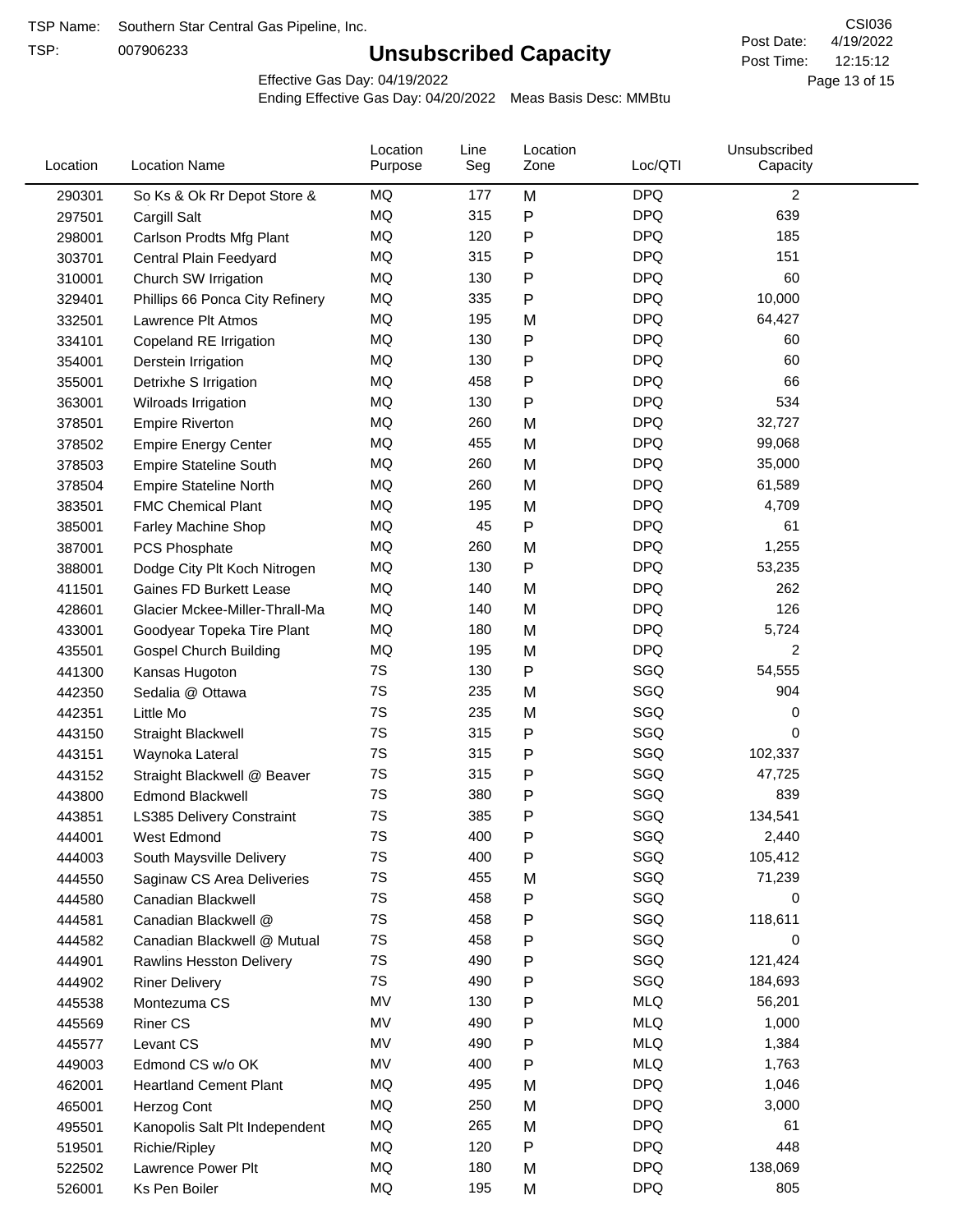TSP:

# **Unsubscribed Capacity**

4/19/2022 Page 14 of 15 12:15:12 CSI036 Post Date: Post Time:

Effective Gas Day: 04/19/2022

| Location | <b>Location Name</b>                     | Location<br>Purpose | Line<br>Seg | Location<br>Zone | Loc/QTI    | Unsubscribed<br>Capacity |  |
|----------|------------------------------------------|---------------------|-------------|------------------|------------|--------------------------|--|
| 526201   | Ks Pen Kitchen                           | MQ                  | 195         | M                | <b>DPQ</b> | 626                      |  |
| 527502   | <b>Black Hills- Lawrence Service</b>     | MQ                  | 195         | M                | <b>DPQ</b> | 46                       |  |
| 527701   | <b>Black Hills- Matfield Green</b>       | <b>MQ</b>           | 140         | M                | <b>DPQ</b> | 61                       |  |
| 527702   | <b>Black Hills- Towanda Service</b>      | MQ                  | 300         | M                | <b>DPQ</b> | 48                       |  |
| 527704   | <b>Black Hills-Wellington</b>            | MQ                  | 333         | Ρ                | <b>DPQ</b> | 48                       |  |
| 527705   | <b>Black Hills- Belle Plaine Service</b> | MQ                  | 333         | Ρ                | <b>DPQ</b> | 84                       |  |
| 527706   | <b>Black Hills- S Wichita</b>            | MQ                  | 120         | Ρ                | <b>DPQ</b> | 5                        |  |
| 541001   | Kimmi Lumber Sawmill                     | MQ                  | 90          | M                | <b>DPQ</b> | 137                      |  |
| 544101   | Knight Feedlot                           | MQ                  | 265         | M                | <b>DPQ</b> | 138                      |  |
| 545801   | Jayhawk Chemical Plant                   | MQ                  | 260         | M                | <b>DPQ</b> | 2,313                    |  |
| 560001   | Leavenworth Co Shop Heating              | MQ                  | 195         | M                | <b>DPQ</b> | 10                       |  |
| 571001   | <b>Bunge Milling Grain Dryer</b>         | MQ                  | 90          | M                | <b>DPQ</b> | 2,354                    |  |
| 588701   | Lyons Wtr Pump Station                   | <b>MQ</b>           | 45          | P                | <b>DPQ</b> | 61                       |  |
| 592501   | <b>MEC Machine Shop</b>                  | MQ                  | 177         | M                | <b>DPQ</b> | 186                      |  |
| 620001   | Langdon Pump Station                     | MQ                  | 130         | Ρ                | <b>DPQ</b> | 1,000                    |  |
| 630204   | Ralph Green Powerplant                   | MQ                  | 235         | M                | <b>DPQ</b> | 19,500                   |  |
| 633001   | Mo State School Higginsville             | MQ                  | 425         | M                | <b>DPQ</b> | 164                      |  |
| 640001   | Monarch Humboldt Cem Plt                 | MQ                  | 495         | M                | <b>DPQ</b> | 8,127                    |  |
| 654101   | Mull Farms Irrigation                    | MQ                  | 130         | P                | <b>DPQ</b> | 186                      |  |
| 707001   | Oxford Alfala Dehy Plant                 | MQ                  | 333         | Ρ                | <b>DPQ</b> | 647                      |  |
| 709501   | <b>ONEOK Hutchinson Frac Plt</b>         | MQ                  | 130         | Ρ                | <b>DPQ</b> | 11,186                   |  |
| 719001   | Petrolite Wax Refinery                   | <b>MQ</b>           | 357         | Ρ                | <b>DPQ</b> | 4,930                    |  |
| 720001   | Woolaroc Lodge Phillips F                | MQ                  | 357         | $\mathsf{P}$     | <b>DPQ</b> | 168                      |  |
| 725001   | Harrisonville Prod Phillips Pp           | MQ                  | 235         | M                | <b>DPQ</b> | 1,414                    |  |
| 725602   | Wichita Pump Sta Phillips Ppl            | MQ                  | 120         | Ρ                | <b>DPQ</b> | 641                      |  |
| 731001   | Pines Int'l Dehy Plant                   | MQ                  | 195         | M                | <b>DPQ</b> | 273                      |  |
| 739001   | Danny D. & Susan J. Post                 | MQ                  | 130         | Ρ                | <b>DPQ</b> | 60                       |  |
| 753501   | Quivira Country Club House               | MQ                  | 190         | M                | <b>DPQ</b> | 121                      |  |
| 753701   | <b>ONEOK Medford</b>                     | MQ                  | 458         | P                | <b>DPQ</b> | 44,700                   |  |
| 813001   | Wineteer School 260                      | MQ                  | 295         | P                | <b>DPQ</b> | 203                      |  |
| 813401   | Grant School 497                         | MQ                  | 195         | M                | <b>DPQ</b> | 45                       |  |
| 815401   | Minneha Grade School 259                 | MQ                  | 120         | P                | <b>DPQ</b> | 185                      |  |
| 846001   | Smith D Irrigation                       | MQ                  | 265         | M                | <b>DPQ</b> | 61                       |  |
| 850001   | Snook M Irrigation                       | MQ                  | 130         | P                | <b>DPQ</b> | 44                       |  |
| 865001   | Southwest Elect Mfg Plant                | <b>MQ</b>           | 400         | Ρ                | <b>DPQ</b> | 394                      |  |
| 875001   | Stahl Spec Aluminum Alloy                | <b>MQ</b>           | 235         | M                | <b>DPQ</b> | 4,936                    |  |
| 877001   | St Dept Boys Indust School               | MQ                  | 180         | M                | <b>DPQ</b> | 407                      |  |
| 910001   | <b>Total Ark City Oil Refinery</b>       | MQ                  | 333         | M                | <b>DPQ</b> | 203                      |  |
| 926501   | <b>Urschel DR Irrigation</b>             | MQ                  | 458         | Ρ                | <b>DPQ</b> | 256                      |  |
| 928001   | Mcconnell Air Force Base                 | MQ                  | 295         | P                | <b>DPQ</b> | 7,803                    |  |
| 929201   | Ft. Leavenworth Army Base                | MQ                  | 250         | M                | <b>DPQ</b> | 18,888                   |  |
| 932001   | Leavenworth Penitentiary                 | MQ                  | 250         | M                | <b>DPQ</b> | 3,206                    |  |
| 934201   | Va Admin Center                          | MQ                  | 195         | M                | <b>DPQ</b> | 6,827                    |  |
| 962001   | Sunflower Electric - Judson              | <b>MQ</b>           | 130         | Ρ                | <b>DPQ</b> | 70,924                   |  |
| 990001   | Yost LM Irrigation                       | MQ                  | 265         | M                | <b>DPQ</b> | 61                       |  |
| 999000   | PMI - Prod to Mkt Interface              | MQ                  | 909         | Ρ                | <b>DPQ</b> | 0                        |  |
| 999000   | PMI - Prod to Mkt Interface              | M <sub>2</sub>      | 909         | M                | <b>RPQ</b> | 0                        |  |
| 999001   | Rawlins-Hesston P/M Interface            | MQ                  | 490         | P                | <b>DPQ</b> | 180,938                  |  |
| 999001   | Rawlins-Hesston P/M Interface            | M <sub>2</sub>      | 490         | M                | <b>RPQ</b> | 180,938                  |  |